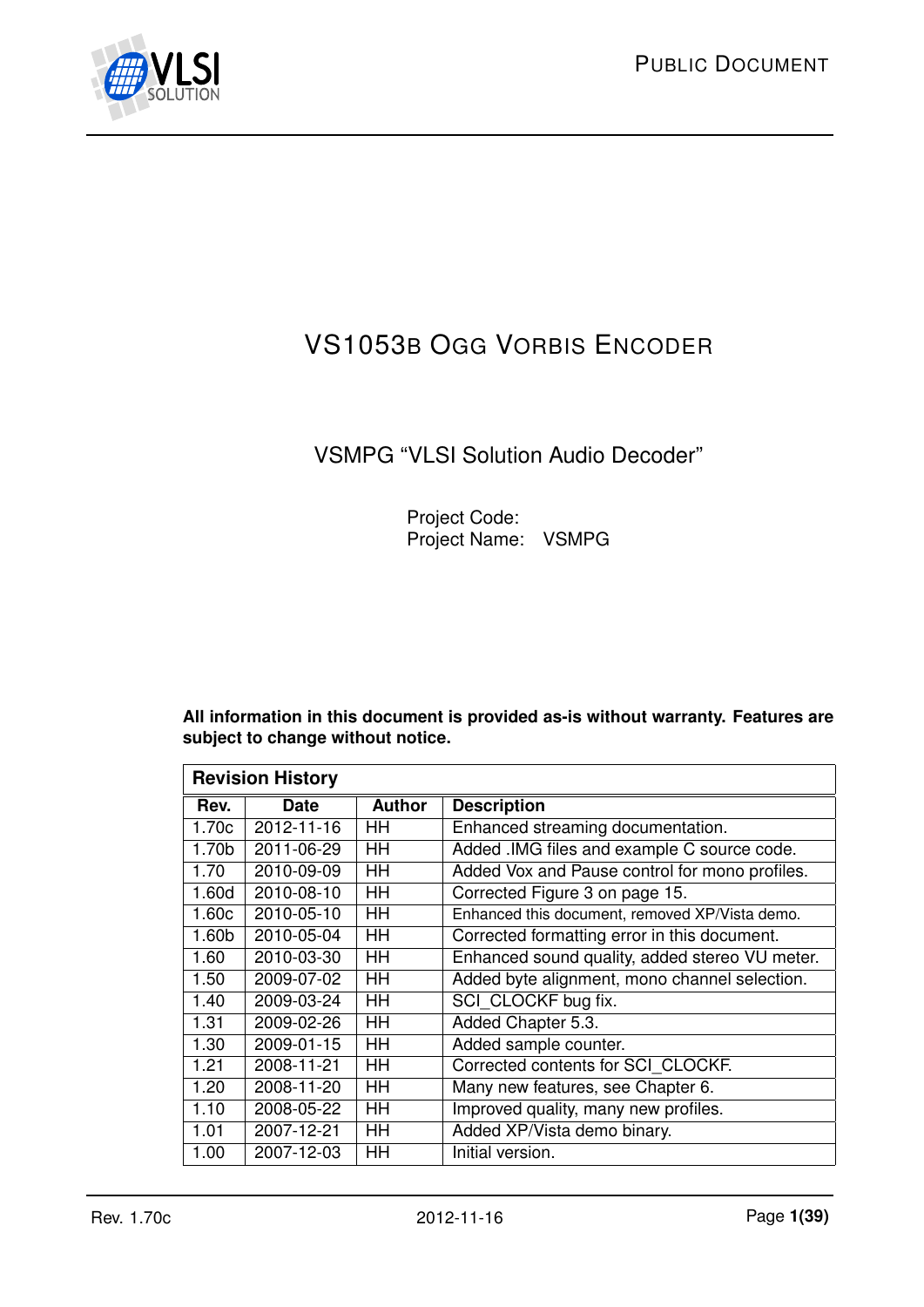



## <span id="page-1-0"></span>**Contents**

|              |                  | VS1053b Ogg Vorbis Encoder Front Page                       | $\mathbf{1}$   |
|--------------|------------------|-------------------------------------------------------------|----------------|
|              |                  | <b>Table of Contents</b>                                    | $\overline{2}$ |
| 1            |                  | <b>Introduction</b>                                         | 4              |
| $\mathbf{2}$ |                  | <b>Using the Ogg Vorbis Encoder</b>                         | 5              |
|              |                  |                                                             | 5              |
|              | 2.2 <sub>2</sub> |                                                             | 5              |
|              |                  | 2.2.1                                                       | 5              |
|              |                  |                                                             | 6              |
|              | 2.3              | Running the VS1053b Ogg Vorbis Encoder                      | 8              |
|              |                  | VS1053b Ogg Vorbis Encoder Registers<br>2.3.1               | 8              |
|              |                  | 2.3.2                                                       | 9              |
|              |                  | 2.3.3                                                       | 10             |
|              |                  | Reading Additional Data while Recording Ogg Vorbis<br>2.3.4 | 11             |
|              |                  | 2.3.5                                                       | 11             |
|              | $2.4^{\circ}$    | Recording Levels and Automatic Gain Control (AGC)           | 12             |
|              |                  | 2.4.1                                                       | 12             |
|              |                  | 2.4.2                                                       | 13             |
|              |                  | 2.4.3                                                       | 14             |
|              |                  | Converting from Linear to Decibel Scale<br>2.4.4            | 16             |
|              |                  | 2.4.5                                                       | 17             |
|              | $2.5^{\circ}$    |                                                             | 22             |
|              |                  | 2.5.1                                                       | 23             |
|              |                  |                                                             | 23             |
|              | 2.6              |                                                             | 24             |
|              | 2.7              | Post-Processing the Recording with VorbisGain               | 24             |
| 3            |                  |                                                             | 25             |
|              | 3.1              | The Ogg Vorbis Format                                       | 25             |
|              |                  |                                                             | 25             |
|              |                  |                                                             |                |
|              |                  | 3.1.2                                                       |                |
|              | 3.2              |                                                             | 27             |
|              |                  | 3.2.2 Compressing CD-Quality Music                          | 27             |
|              |                  |                                                             |                |
|              |                  |                                                             | 29             |
|              | 3.3              |                                                             | 30             |
| 4            |                  | How to Load a Plugin                                        | 31             |
|              | 4.1              |                                                             | 31             |
|              |                  |                                                             | 32             |
|              |                  | 4.2.1 Example Microcontroller .IMG File Decoder             | 33             |
| 5            |                  | <b>Building a Streaming System</b>                          | 34             |
|              | 5.1              |                                                             | 35             |
|              | 5.2              |                                                             | 36             |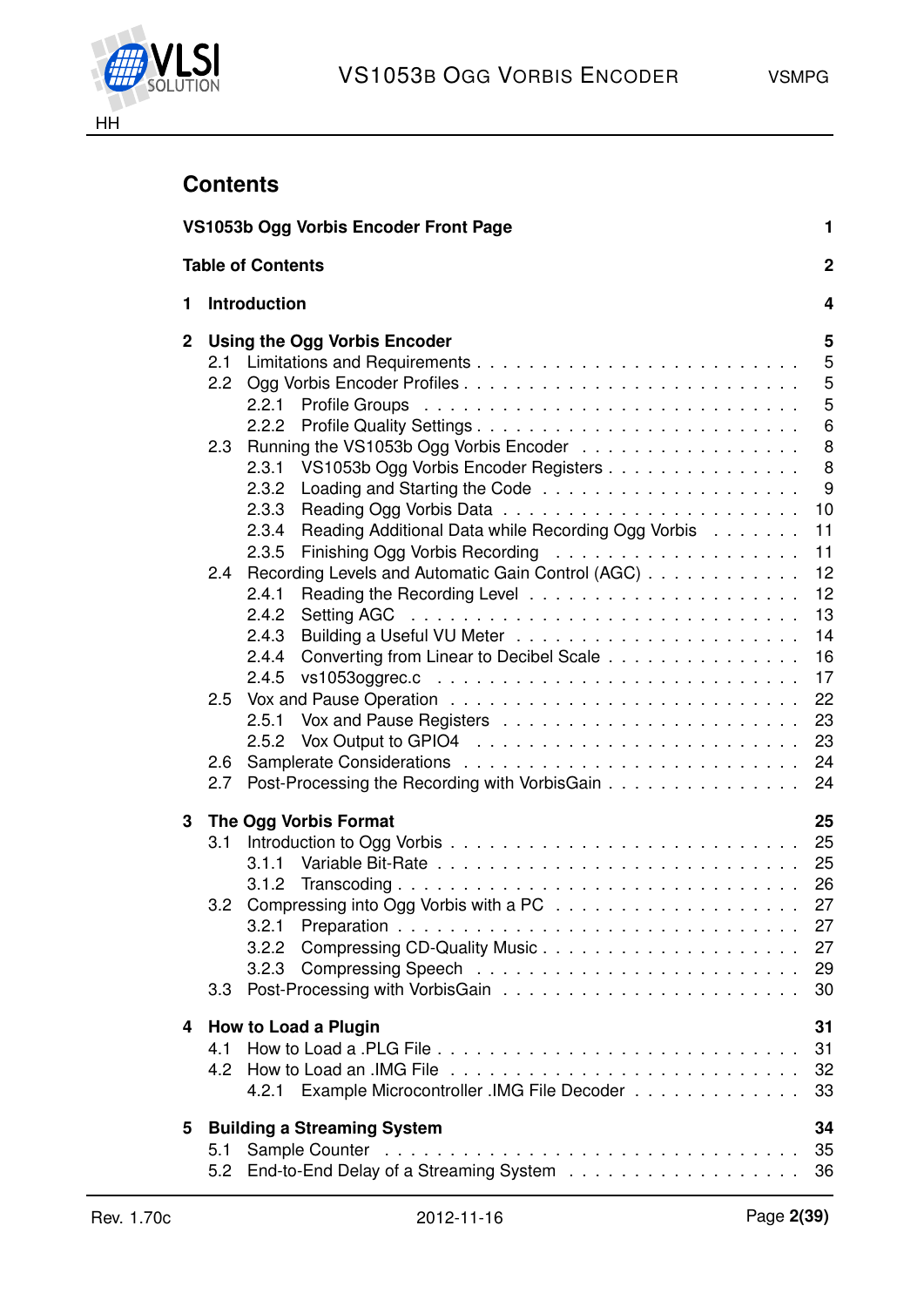

| <b>6</b> Latest Version Changes | 38 |
|---------------------------------|----|
| <b>7</b> Contact Information    | 39 |

# **List of Figures**

| 3 Real record display with monochrome VU meter. 15 |
|----------------------------------------------------|
|                                                    |
|                                                    |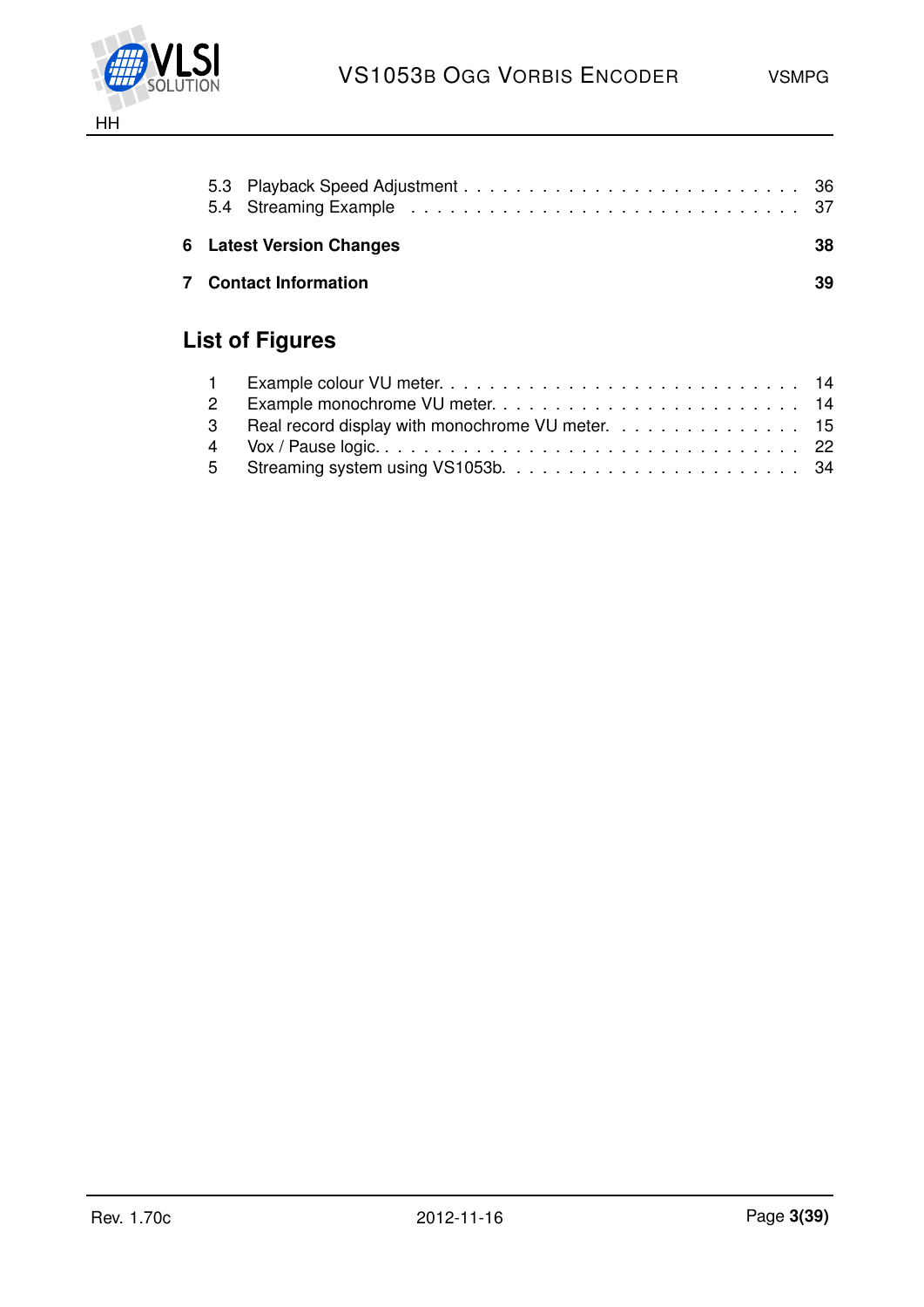

## <span id="page-3-0"></span>**1 Introduction**

The VS1053b allows the user to encode files into the highly efficient Ogg Vorbis format. This makes it possible for the user to build a device that can record high-quality stereo sound while retaining moderate file sizes.

This document is an instruction manual on how to use the VS1053b Ogg Vorbis encoder application as well as an introduction to the Ogg Vorbis format itself. Example code in C is also provided.

Chapter [2](#page-4-0) describes how to load and run different Ogg Vorbis profiles on a VS1053b. It also discusses recording levels and recording level meters.

Chapter [3](#page-24-0) briefly introduces the Ogg Vorbis format. It also has some suggestions on how to encode data to Ogg Vorbis format as efficiently as possible on a PC. If you are unfamiliar with the Ogg Vorbis format, please read this chapter first.

Chapter [4](#page-30-0) tells how to load a plugin code to a VS10XX chip.

Chapter [5](#page-33-0) describes how a streaming VS1053b system can be built.

The document version history for the latest releases is provided in Chapter [6.](#page-37-0)

Finally, Chapter [7](#page-38-0) contains VLSI Solution's contact information.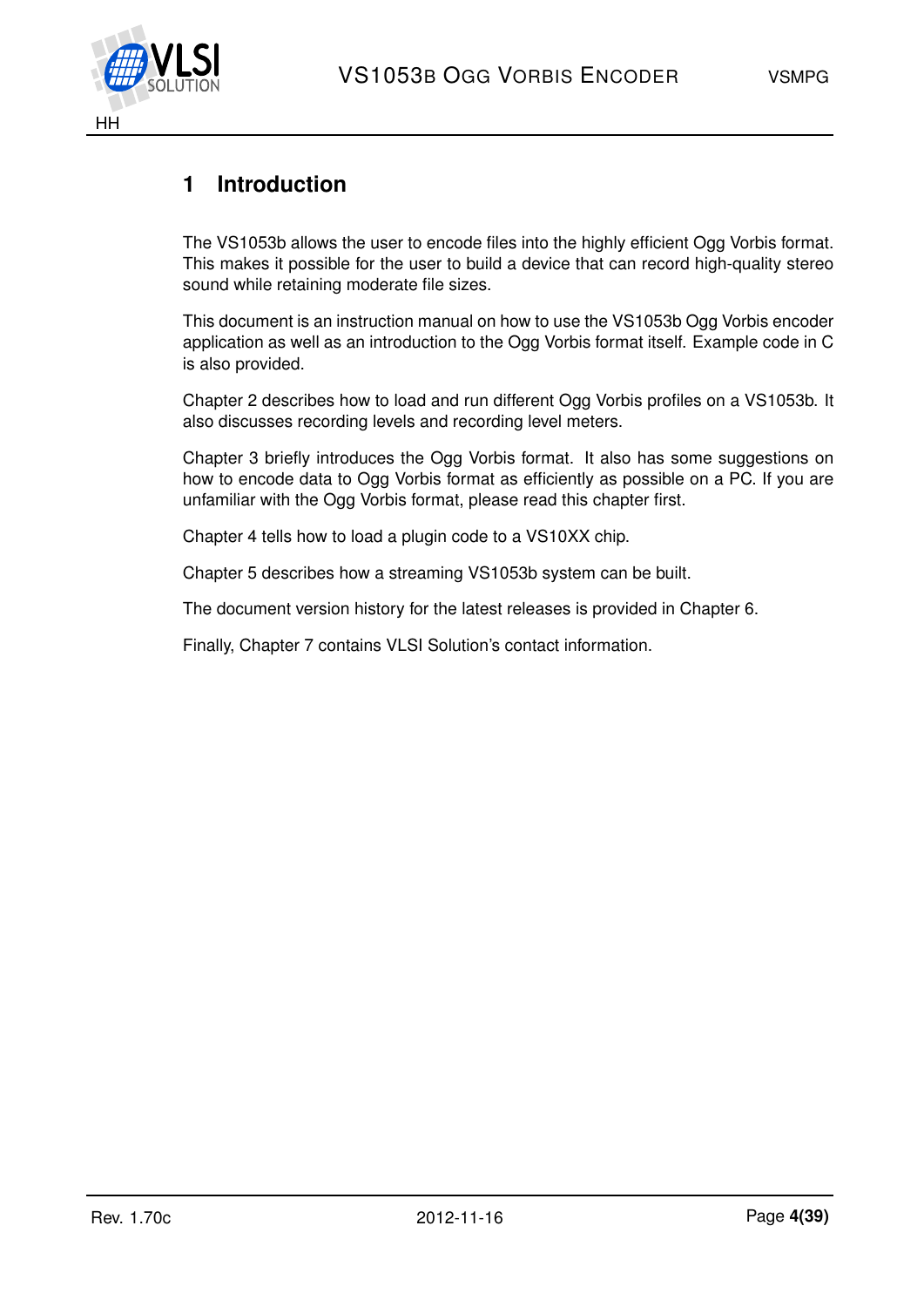

## <span id="page-4-0"></span>**2 Using the Ogg Vorbis Encoder**

The VS1053b Ogg Vorbis Encoder application is provided as a plugin in the same package as this document, downloadable at *http://www.vlsi.fi/en/support/software/vs10xxapplications.html* .

Before loading the application into your VS1053b, select one of the profiles shown below.

### <span id="page-4-1"></span>**2.1 Limitations and Requirements**

• Maximum SPI (SCI) clock speed is 3.5 Mbit/s. If a higher speed is used, there may be occasional data read errors.

## <span id="page-4-2"></span>**2.2 Ogg Vorbis Encoder Profiles**

There are 45 different Ogg Vorbis profiles available. They are divided into five groups, depending on their samplerate and number of channels.

#### <span id="page-4-3"></span>**2.2.1 Profile Groups**

The five profile groups are presented below. As a comparison, bitrate figures for uncompressed 16-bit PCM (WAV) files with similar specifications are also shown.

| <b>Ogg Vorbis Profiles</b>   |                   |              |    |                   |                  |      |           |
|------------------------------|-------------------|--------------|----|-------------------|------------------|------|-----------|
| <b>Profile</b>               | <b>File</b>       | <b>SRate</b> | Ch | BRat <sup>2</sup> | WAV <sup>3</sup> | Time | $V_0x +$  |
| name                         | name <sup>1</sup> | Hz           |    | kbit/s            | kbit/s           | h/GB | Pause $4$ |
| Voice                        | venc08k1qXX.plg   | 8000         |    | 15                | 128              | 149  |           |
| <b>Wideband Voice</b>        | venc16k1qXX.plg   | 16000        |    | 28                | 256              | 79   |           |
| <b>Wideband Stereo Voice</b> | venc16k2qXX.plg   | 16000        | 2  | 49                | 512              | 45   | N         |
| <b>HiFi Voice</b>            | venc44k1qXX.plg   | 44100        |    | 87                | 706              | 26   |           |
| <b>Stereo Music</b>          | venc44k2qXX.plg   | 44100        | 2  | 135               | 1411             | 16   | N         |

 $1$  Replace XX with a quality value between 00 and 10. See Chapter [2.2.2](#page-5-0) for details.

 $2$  Estimate for quality value 05. Actual bitrate depends on content being recorded.

<sup>3</sup> Comparison bitrate for a 16-bit WAV file with the same specifications.

 $4$  For details on Vox and Pause operation, see Chapter [2.5.](#page-21-0)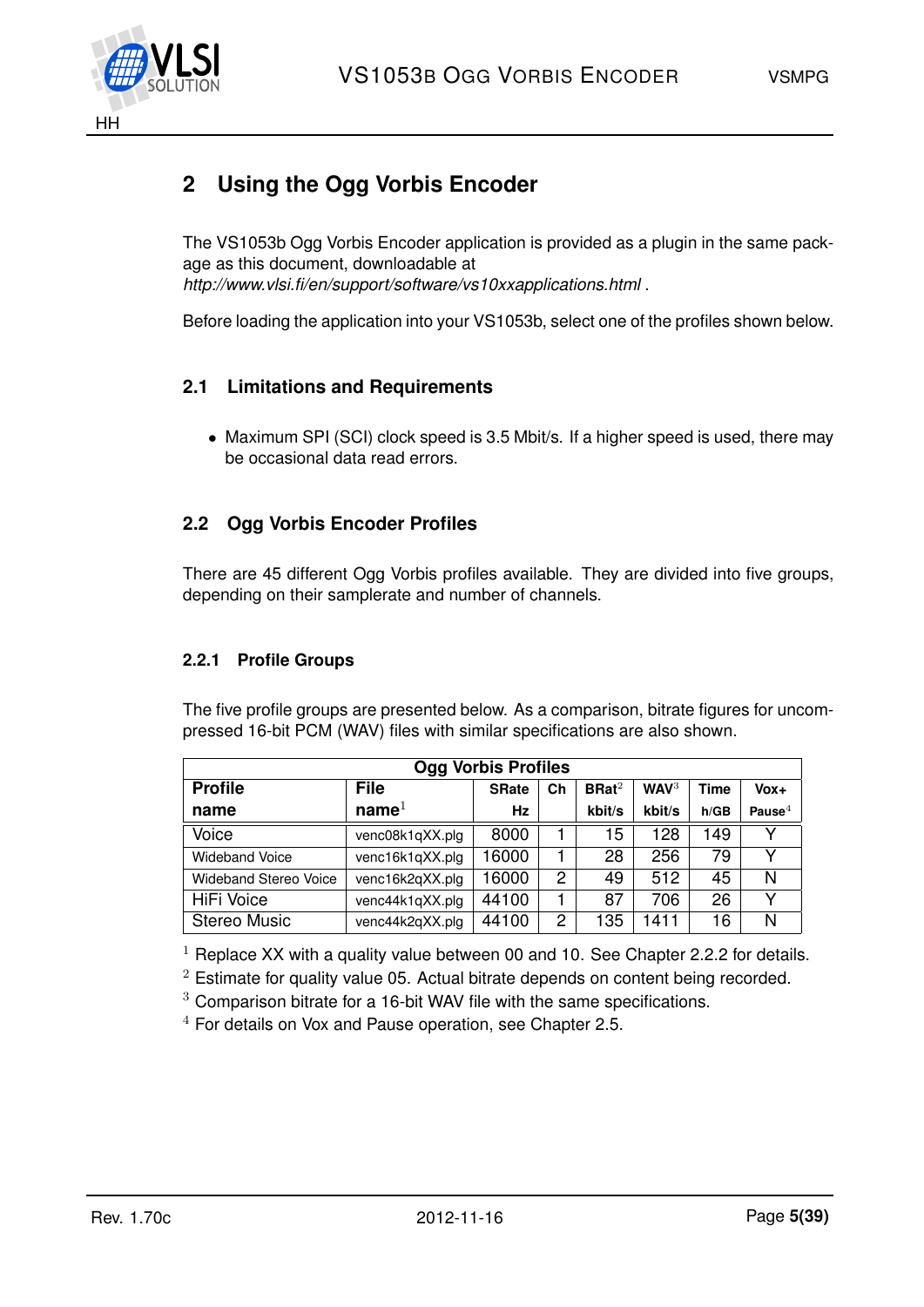

#### <span id="page-5-0"></span>**2.2.2 Profile Quality Settings**

Each of the low-sample-rate profile groups has eleven quality profiles, numbered from 00 to 10. The high-sample-rate profile groups have six quality profiles from 00 to 05. This chapter presents the five profile groups and gives estimates of typical bitrates that can be obtained with the profile.

In general, quality setting 05 is designed to be a typical value that gives good quality for the application. Qualities 00 and 01 are for emergency use only when there just isn't storage space for better quality settings. High qualities, starting from 07 or 08, are intended for transparent sound quality, the intent being that compression cannot be heard anymore even under stringent circumstances.

#### **The "Voice" Profiles**

The "Voice" profiles are intended for speech applications.

These profiles support Vox and Pause.

| Voice                 |                                              |     |                   |    |    |    |    |  |    |    |  |
|-----------------------|----------------------------------------------|-----|-------------------|----|----|----|----|--|----|----|--|
| Profile number        | $+00$                                        | -01 | $\overline{0}$ 02 | 03 | 04 | 05 | 06 |  | 08 | 09 |  |
| <b>Typical kbit/s</b> | 15 <sub>1</sub><br>30<br>13<br>20<br>6<br>24 |     |                   |    |    |    |    |  |    |    |  |

#### **The "Wideband Voice" Profiles**

"Wideband Voice" is intended to be used when high speech quality is required.

These profiles support Vox and Pause.

| <b>Wideband Voice</b> |    |              |    |        |     |                 |     |    |    |    |    |
|-----------------------|----|--------------|----|--------|-----|-----------------|-----|----|----|----|----|
| <b>Profile number</b> | 00 | $01 \mid 02$ |    | ່ 03 ∃ | 04  | 05 <sub>1</sub> | -06 |    | 08 | 09 |    |
| <b>Typical kbit/s</b> | հ․ |              | 14 |        | -23 | 28              | -37 | 45 | 52 | 58 | 63 |

#### **The "Wideband Stereo Voice" Profiles**

"Wideband Stereo Voice" is intended to be used when high speech quality with directional information is required.

These profiles don't support Vox and Pause.

| <b>Wideband Stereo Voice</b> |    |  |    |    |    |    |     |    |  |      |
|------------------------------|----|--|----|----|----|----|-----|----|--|------|
| <b>Profile number</b>        | 00 |  | 02 | 03 | 04 | 05 | 06. |    |  |      |
| <b>Typical kbit/s</b>        |    |  | 25 | 44 | 41 | 49 | 66  | 84 |  | 136. |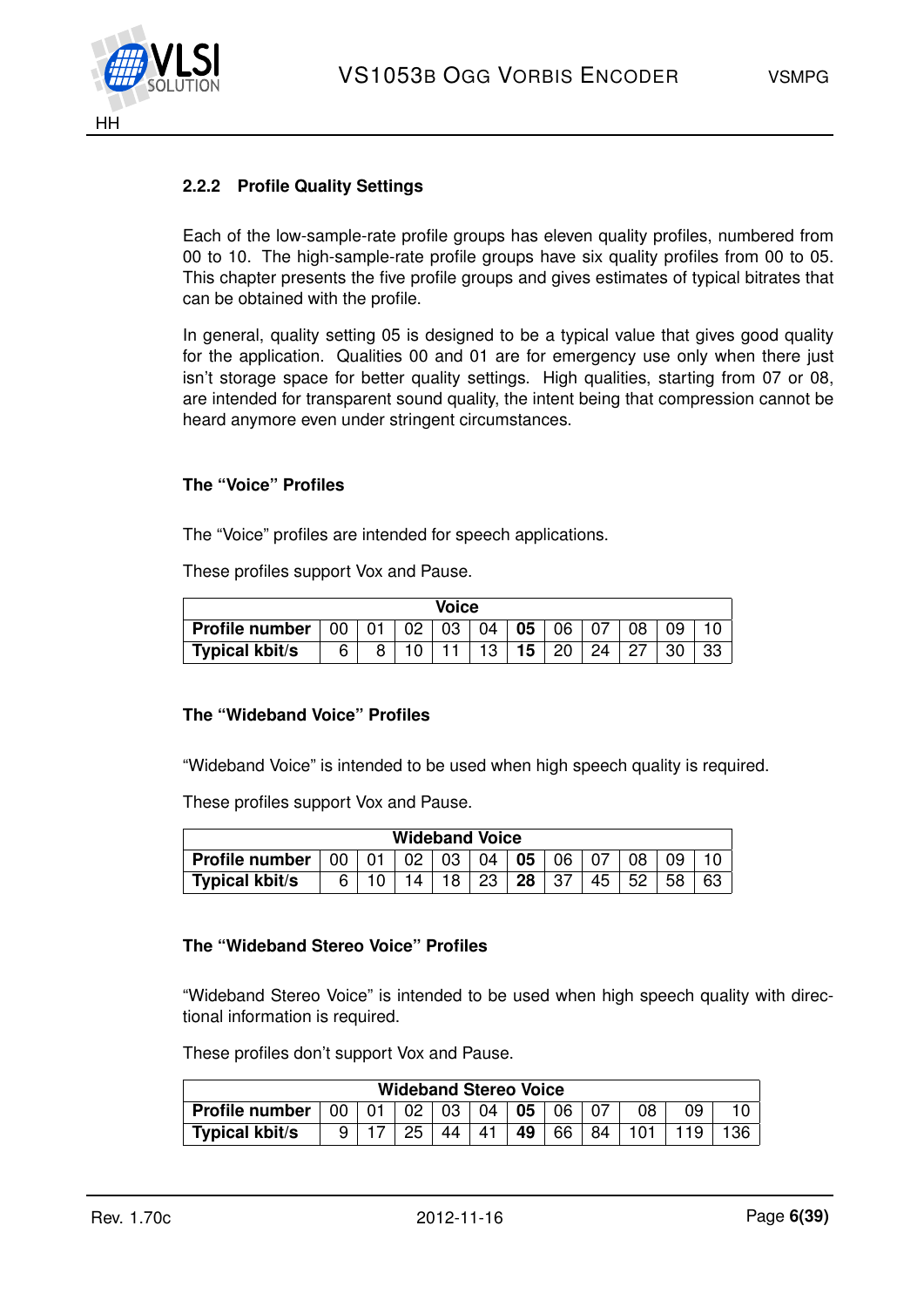

#### **The "HiFi Voice" Profiles**

When extremely high quality speech is required, use the "HiFi Voice" profiles.

These profiles support Vox and Pause. However, Vox works best with the "Voice" and "Wideband Voice" profiles.

| <b>HiFi Voice</b>                                                             |  |                |  |  |  |      |
|-------------------------------------------------------------------------------|--|----------------|--|--|--|------|
| <b>Profile number</b> $\vert 00 \vert 01 \vert 02 \vert 03 \vert 04 \vert 05$ |  |                |  |  |  |      |
| Typical kbit/s                                                                |  | 36 49 59 71 79 |  |  |  | . 87 |

#### **The "Music" Profiles**

The "Music" profiles are intended for HiFi music, and are capable of offering very highquality stereo sound.

These profiles don't support Vox and Pause.

| <b>Music</b>          |    |    |    |    |    |     |
|-----------------------|----|----|----|----|----|-----|
| <b>Profile number</b> | 00 | 01 | 02 | 03 | 04 | 05  |
| Typical kbit/s        | 44 | 63 | 80 | 99 |    | 135 |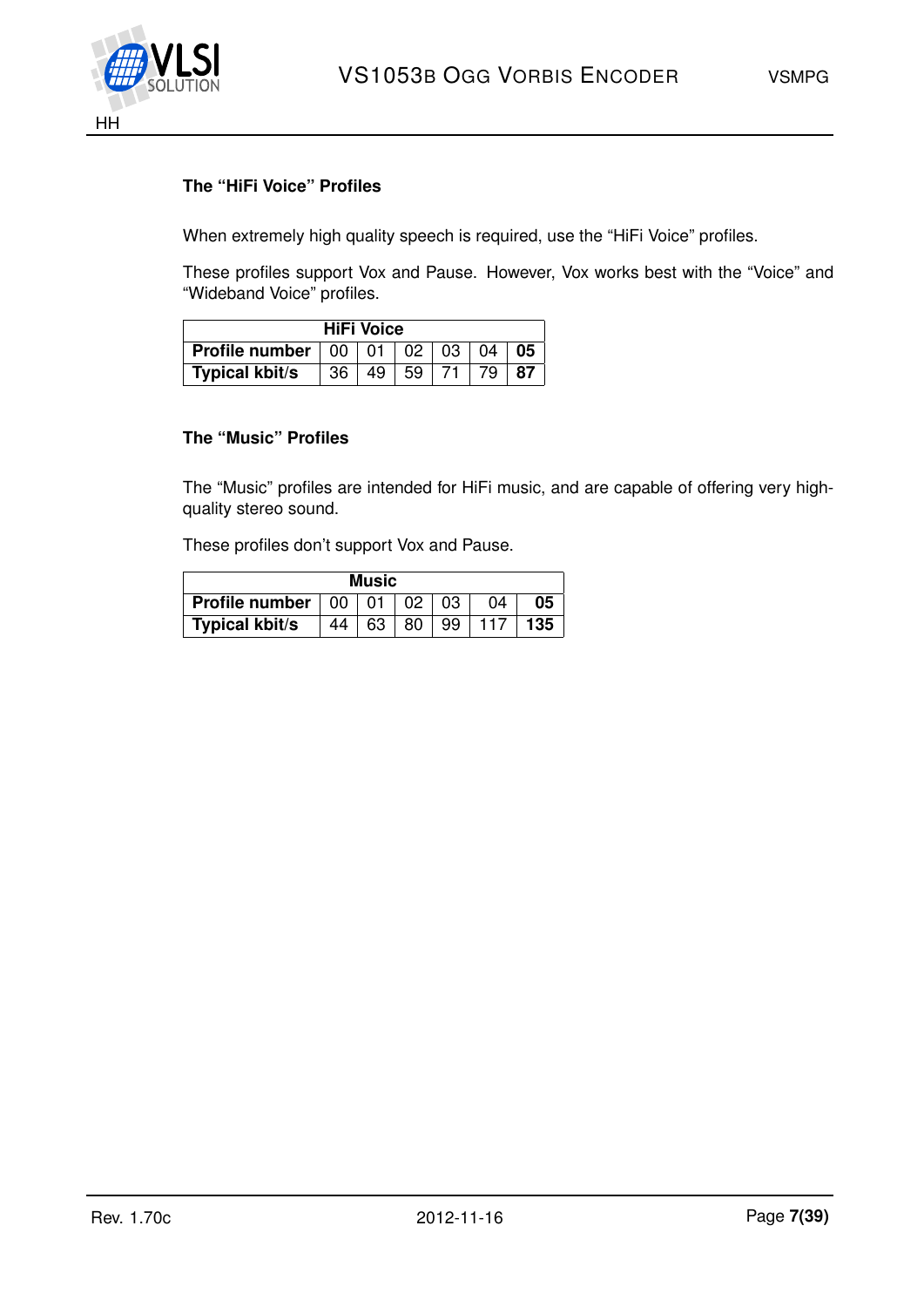

## <span id="page-7-0"></span>**2.3 Running the VS1053b Ogg Vorbis Encoder**

This chapter will describe how to load and run the Ogg Vorbis Encoder. A C language source file vs1053oggrec.c has been included in this package as an example.

| <b>Register</b>    | <b>Bits</b> | <b>Description</b>                                                        |
|--------------------|-------------|---------------------------------------------------------------------------|
| <b>SCI MODE</b>    | 14          | Select MIC/LINE1                                                          |
|                    | 12          | Set to 1 when told in the instructions                                    |
|                    |             | VU meter stereo mode activation                                           |
| <b>SCI AICTRL0</b> | 15:0        | Maximum signal level, set to 0x8000 (mono) or 0x8080 (stereo)             |
| <b>SCI AICTRL1</b> | 15:0        | Recording gain (1024 = $1 \times$ ) or 0 for automatic gain control       |
| <b>SCI AICTRL2</b> | 15:0        | Maximum autogain amplification (1024 = $1 \times$ , 65535 = 64 $\times$ ) |
| <b>SCI AICTRL3</b> | 0           | W: Finish recording, set to 0                                             |
|                    |             | R: Recording finished, set to 0                                           |
|                    | 2           | R: There is at least one byte to read, set to 0                           |
|                    | 3           | W: Input channel select (only mono profiles), $0 = left$ , $1 = right$    |
|                    | 7:4         | W: Max samples in frame = $n \times 4096$ , 0 = no limit                  |
|                    | 15:8        | R: The next data byte if available, set to 0                              |

#### <span id="page-7-1"></span>**2.3.1 VS1053b Ogg Vorbis Encoder Registers**

Before activating Ogg Vorbis recording, the user **must** initalize registers SCI\_AICTRL0 - SCI\_AICTRL3. SCI\_AICTRL1 and SCI\_AICTRL2 can be altered during recording.

SCI\_AICTRL0 records the maximum absolute value of the signal. The maximum value of this linear register is 0x7FFF in mono mode, or 0x7F7F in stereo mode. For more information on how to use this register, see Chapter [2.4.1.](#page-11-1) SCI\_AICTRL0 is updated once for every Vorbis block, i.e. 10. . . 170 times per second with the current profiles.

SCI\_AICTRL1 controls linear recording gain. 1024 is equal to digital gain 1 (recommended for best quality), 2048 is equal to digital gain 2, and so on. If the user wants to use automatic gain control (AGC), SCI\_AICTRL1 should be set to 0. Speech applications are often better off using some AGC, as this helps to get relatively uniform speech loudness in recordings.

SCI\_AICTRL2 controls the maximum AGC gain if SCI\_AICTRL1 is set to 0. This limits amplification of noise when there is no signal. For more information on recording levels, see Chapter [2.4.](#page-11-0)

SCI\_AICTRL3 offers run-time controls, channel selection for mono input, the maximum number of samples that are allowed in one Ogg frame with 4096 sample granularity, and the next unread byte, if any. Normally 0 (no limit) is a good value for granularity, but streaming applications often have maximum delay considerations, thus making limiting necessary. Note that limiting frame size isn't entirely accurate, so always select a maximum frame size slightly lower than your absolute upper delay limit.

Example: your samplerate is 44100 Hz and you want frame output at least every 500 ms. Then you'll need samples at 22100 sample intervals. Round this downwards to the closest 4096 multiple, and you'll get 16384 samples, so you'll write 0x40 to SCI\_AICTRL3. The bitrate penalty of this example is  $\approx 0.5$  kbit/s.

For this to work your reads must be byte aligned as explained in Chapter [2.3.3.](#page-9-0)

For Vox operation controls, see Chapter [2.5.](#page-21-0)

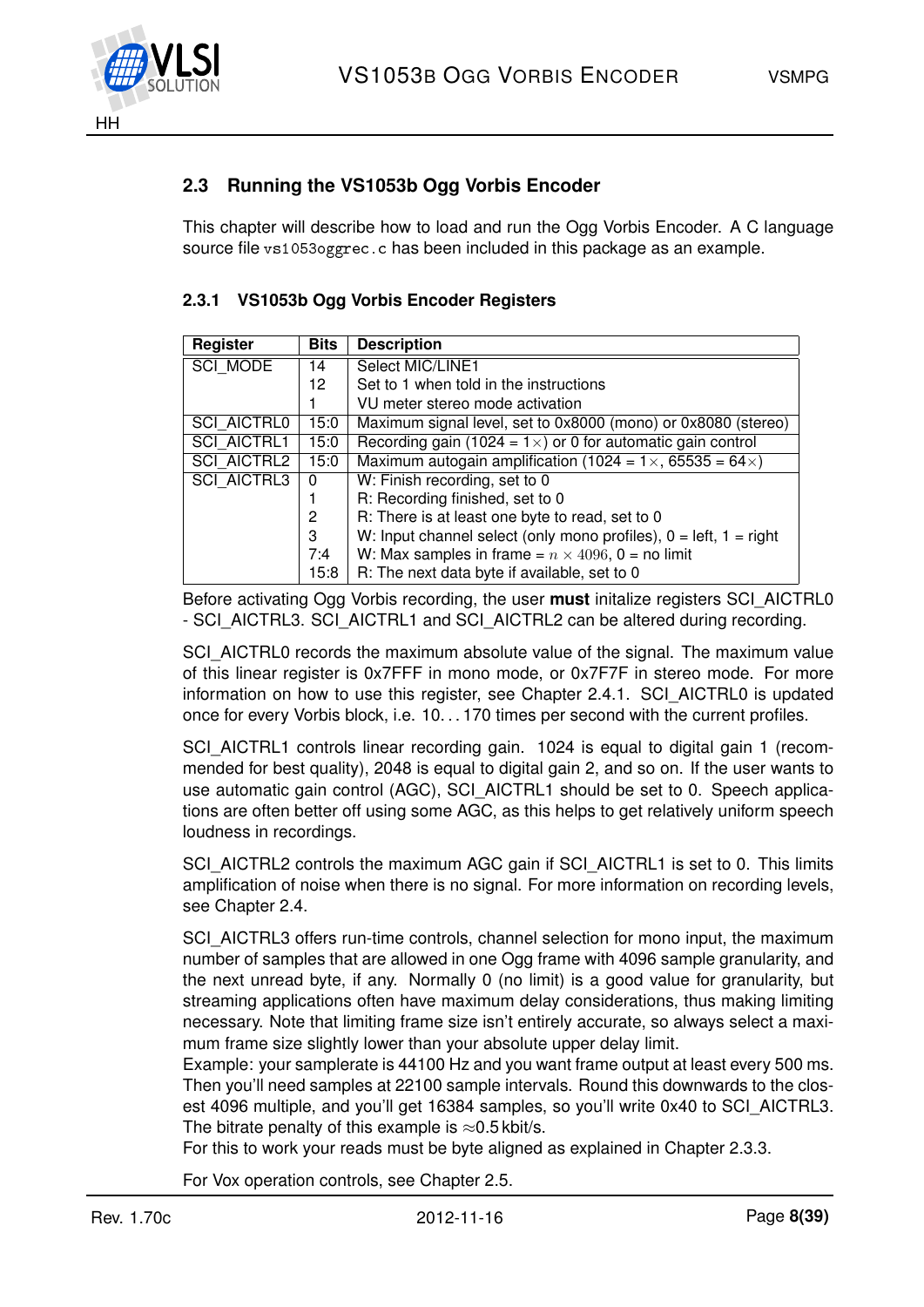

### <span id="page-8-0"></span>**2.3.2 Loading and Starting the Code**

To load and start the VS1053b Ogg Vorbis Encoder, do the following steps:

- 1. Set the VS1053b clock to the highest value just below 55.3 MHz. Example: if the external clock is 12.288 MHz, this can be done by setting the clock to 4.5X, or 55.296 MHz by writing 0xC000 to register SCI\_CLOCKF (3). If you use another input clock, adjust SCI\_CLOCKF accordingly. Examples: Value for 12 MHz is 0xC3e8, 12.288 MHz is 0xC000, 13 MHz is 0xA4E2.
- 2. Set SCI\_BASS (2) to 0.
- 3. Reset VS1053b by setting bit SM\_RESET (2) to 1 in register SCI\_MODE (0). At the same time, clear bit SM\_ADPCM (12) to 0. Remember that resetting takes time, so don't do any firther register writes before the DREQ pin has risen!
- 4. Disable all interrupts except the SCI interrupt by writing 0x2 to VS1053's internal register VS1053 INT ENABLE. This is done by first writing 0xC01A to SCI\_WRAMADDR  $(7)$ , then 0x2 to SCI WRAM  $(6)$ .
- 5. Load the plugin profile you intend to run (Chapter [4\)](#page-30-0). Note that you will have to redo this each time you want to activate recording.
- 6. Set bit SM\_ADPCM (12) in register SCI\_MODE (0) to 1. At the same time, you can also select LINE input instead of MIC input by setting bit SM\_LINE1 (14) to 1. If you want to use the VU meter in stereo mode, set also bit SM\_LAYER12 (1) to 1. Do *not* set SM\_RESET (2) at the same time!
- 7. Set recording level control registers SCI\_AICTRL1 (13) and SCI\_AICTRL2 (14). Typical good values for conservative AGC are 0 and 4096, respectively. For a HiFi application, recommended values are 1024 and 0, respectively.
- 8. If you want to use a VU meter, write 0x8000 to SCI\_AICTRL0 (12) if using a mono profile or 0x8080 is using a stereo profile.
- 9. Set a proper value (often 0) to SCI\_AICTRL3 (15).
- 10. If you use a profile that support Vox, set Vox registers. For details, see Chapter [2.5.](#page-21-0)
- 11. Activate the encoder by writing 0x34 to register SCI\_AIADDR (10).
- 12. Wait until DREQ pin is high before reading any data.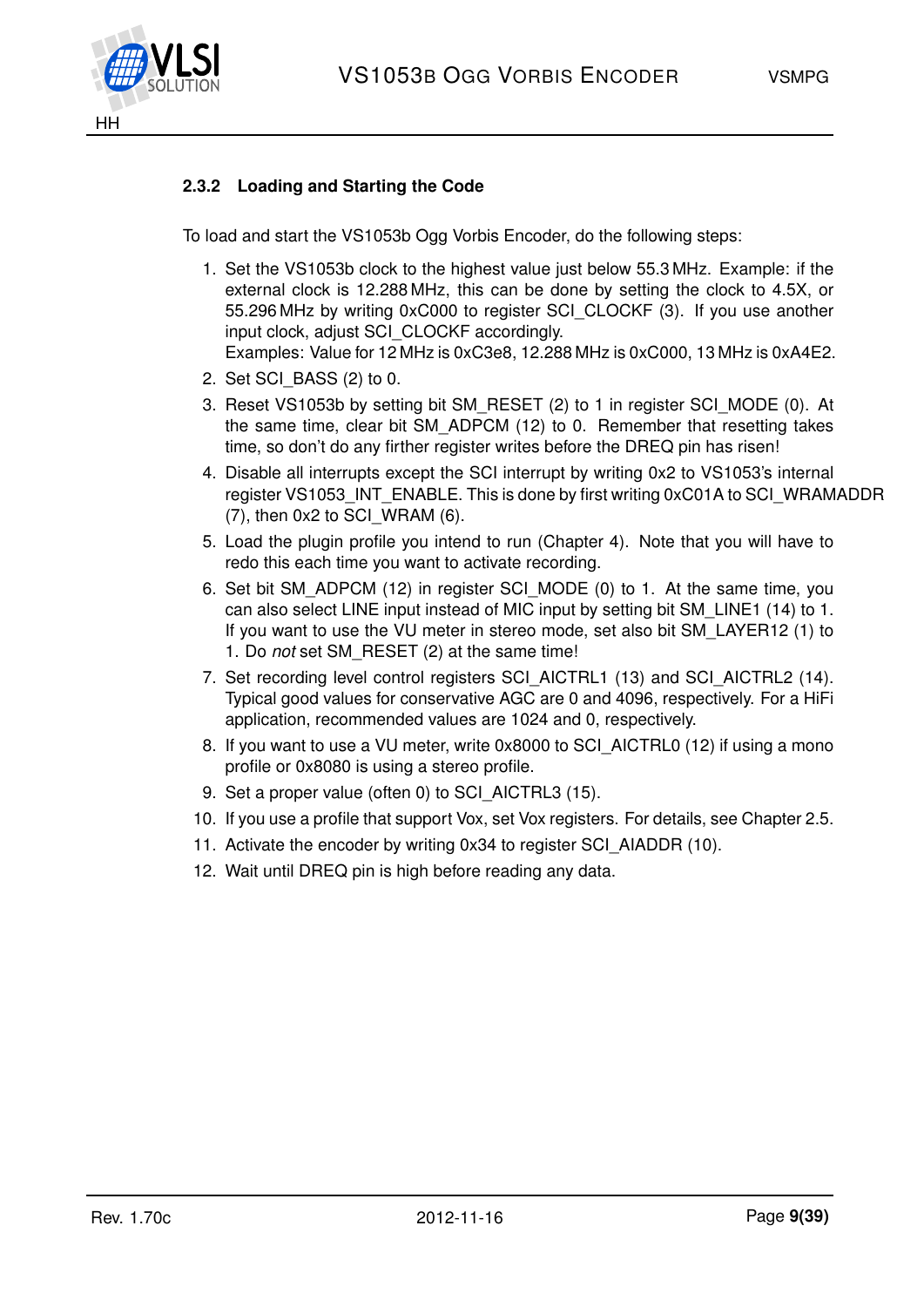

#### <span id="page-9-0"></span>**2.3.3 Reading Ogg Vorbis Data**

After Ogg Vorbis recording has been activated, registers SCI\_HDAT0 and SCI\_HDAT1 have new functions.

The Ogg Vorbis bitstream buffer size is 4096 16-bit words, or 8 KiB. The fill status of the buffer can be read from SCI\_HDAT1. If SCI\_HDAT1 is greater than 0, you can read that many 16-bit words from SCI\_HDAT0.

If data is not read fast enough from SCI\_HDAT0, the buffer overflows and returns to empty state. A data overflow will result in an incorrect file that may be undecodable. However, because of the large size of the bitstream buffer and the relatively slow bitrates of Ogg Vorbis, this situation should be easy to avoid.

Ogg frames are byte aligned. Because of the 16-bit SCI interface this may be a problem for streaming applications where it is important to forward any Ogg frame as soon as possible: the latest frame may pend upon its last byte. If transferring data with a low delay is important, you can read whether there is one extra data byte by reading SCI\_AICTRL3 *twice in a row*. The result of the latter read will contain the correct data: if bit 2 is 1, then bits 15:8 contain the odd byte. After reading the odd byte successfully, discard bits 15:8 of the next read from SCI\_HDAT0 because they contain the same data. (NOTE: if you don't stream or don't need the shortest possible delay, you can ignore this paragraph!)

If you are having trouble with receiving data, notice that all Ogg Vorbis files always begin with the following 4 bytes: 0x4f 0x67 0x67 0x53 (the string "OggS"). If you get 0x67 0x4f 0x53 0x67 ("gOSg") instead, you are storing the least and most significant byte in the 16-bit data words incorrectly. If you get 0x00 0x00 0x67 0x53, you have read data from SCI\_HDAT0 too soon after starting the application.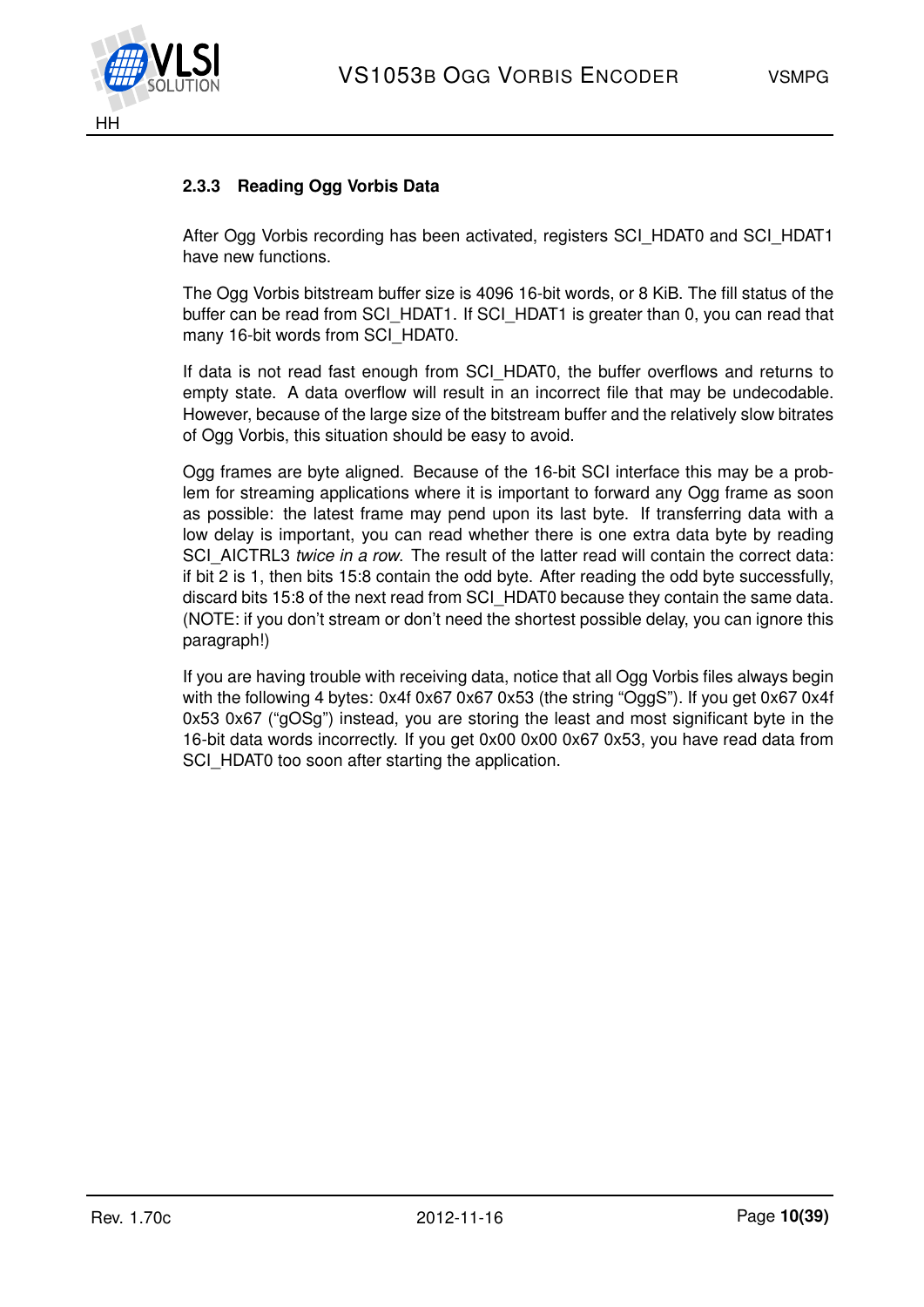



#### <span id="page-10-0"></span>**2.3.4 Reading Additional Data while Recording Ogg Vorbis**

You can get extra side information while recording Ogg Vorbis data to see whether VS1053b is still working. The following VS1053b X memory addresses may be read for extra data:

| <b>X Memory Address</b> | <b>Description</b>                   |
|-------------------------|--------------------------------------|
| 0x8                     | 16 LSb's of recording time (seconds) |
| 0x9                     | 16 MSb's of recording time (seconds) |
| 0xC                     | 16 LSb's of average bitrate (bits/s) |
| 0xD                     | 16 MSb's of average bitrate (bits/s) |
| 0x1800                  | 16 LSb's of sample counter           |
| 0x1801                  | 16 MSb's of sample counter           |

Example: To read the average bitrate, do as follows. First write 0xC to SCI\_WRAMADDR (7). Then read from SCI WRAM (6). This is 16 least significant bits of the bitrate. Then read the 16 more significant bits by reading SCI\_WRAM again.

You can read the recording time as a sanity check that VS1053b is working: if the register contents don't change every second, you'll have to take protective measures.

#### <span id="page-10-1"></span>**2.3.5 Finishing Ogg Vorbis Recording**

To create fully compliant Ogg Vorbis files, Ogg Vorbis bitstreams need to be shut down properly. The following algorithm can be used to implement this:

- 1. Set bit 0 of SCI\_AICTRL3 (15) to 1.
- 2. Continue reading data through SCI\_HDAT0 and SCI\_HDAT1 as usual, but check SCI\_AICTRL3's bit 1 from time to time. When this bit turns to 1, the Ogg Vorbis encoder has finished writing to the buffer.
- 3. Write the remaining words from the bitstream buffer as normal using SCI\_HDAT0 and SCI\_HDAT1.
- 4. Read SCI\_AICTRL3 *twice* (changed from version 1.4!) and check whether bit 2 is 1 in the latter read. If it is, then don't write to the file the last byte (bits 7:0) of the last word that have come through SCI\_HDAT0.
- 5. Reset VS1053b to normal state using software reset. Remember to clear register SCI\_MODE (0) bit SM\_ADPCM (12) if you don't wish to start ADPCM recording. Remember to also set bit SM\_LAYER12 (1) to an appropriate value.
- 6. If you want to restart recording, you have to completely reload and restart the recording application.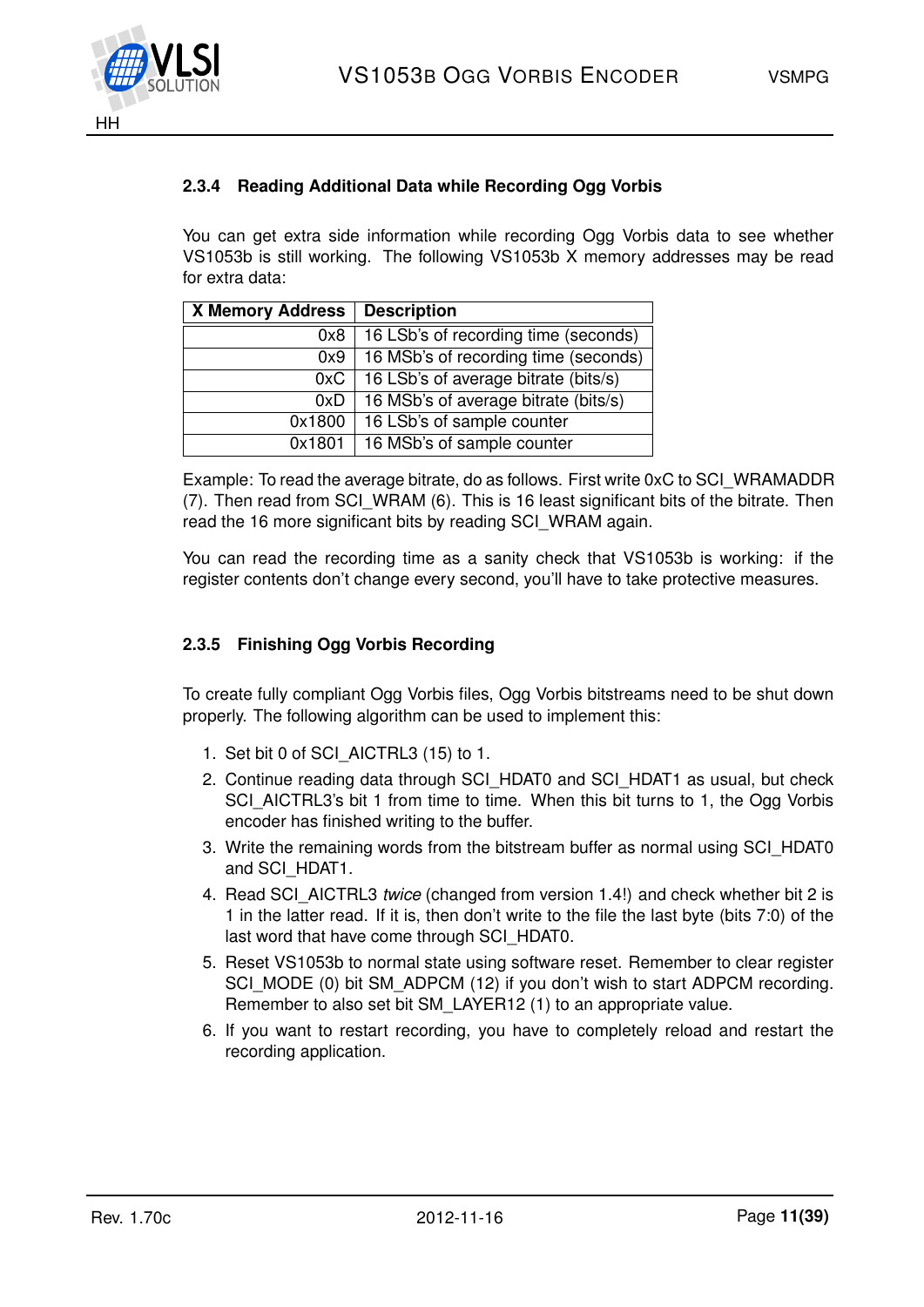

## <span id="page-11-0"></span>**2.4 Recording Levels and Automatic Gain Control (AGC)**

The VS1053b Ogg Vorbis Encoder offers signal level monitoring through SCI\_AICTRL0. It is recommended that devices that offer recording would show a signal level in a decibel scale. For the decibel scale, see Chapter [2.4.4.](#page-15-0) This can be done by showing and clearing SCI\_AICTRL0 contents at regular intervals.

A good VU meter should be implemented in such a way that it visually advices the user to avoid using the last 6 dB of the available dynamic range.

#### <span id="page-11-1"></span>**2.4.1 Reading the Recording Level**

The recording level meter has two settings: mono and stereo. You can use mono mode with both mono and stereo streams, but you should use the stereo mode only with stereo profiles. The new meter is compatible with versions pre 1.60 if SCI\_MODE bit SM\_LAYER12 is cleared first.

#### **Recording Level Meter: Mono Mode**

Activate mono mode by clearing SCI\_MODE (0) register bit SM\_LAYER12 (1) to 0.

To read the level, repeat the following loop:

- Write 0x8000 to SCI\_AICTRL0.
- Wait for at least 1/50 s. Note: Constant reading of side information causes load on the VS1053 and may cause unexpected crackles in sound.
- Check whether SCI\_AICTRL0 & 0x8000 is 0. If not, wait a little more and read again.
- Use the value as explained in this Chapter. Repeat the loop.

#### **Recording Level Meter: Stereo Mode**

Activate stereo mode by setting SCI\_MODE (0) register bit SM\_LAYER12 (1) to 1.

To read the left and right channel levels, repeat the following loop:

- Write 0x8080 to SCI\_AICTRL0.
- Wait for at least 1/50 s. Note: Constant reading of side information causes load on the VS1053 and may cause unexpected crackles in sound.
- Check whether SCI\_AICTRL0 & 0x8080 is 0. If not, wait a little more and read again.
- Left channel value is SCI\_AICTRL0 & 0x7F00.
- Right channel value is (SCI\_AICTRL0 & 0x7F)  $\times$  256.
- Use the values as explained in this Chapter. Repeat the loop.

HH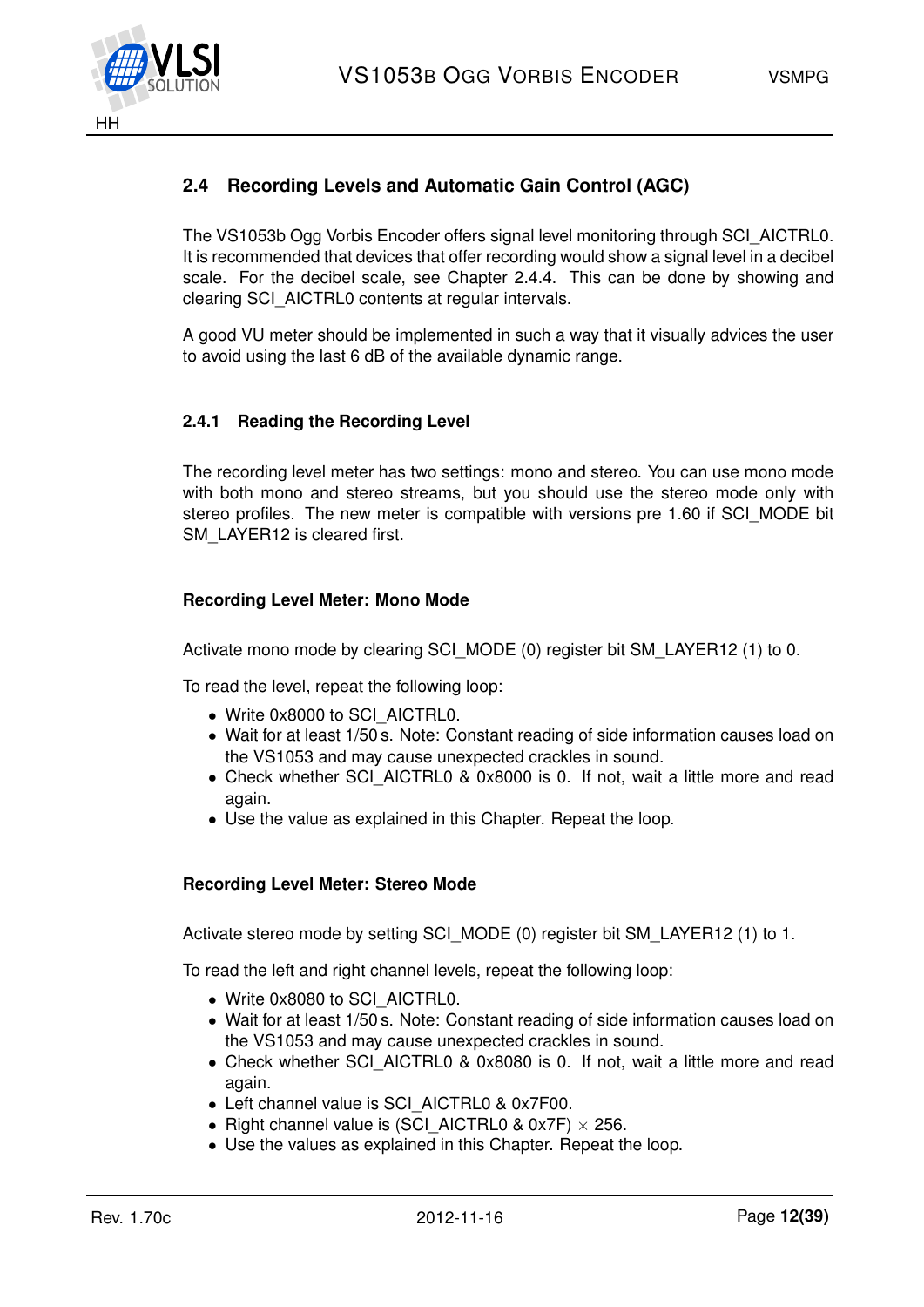

#### <span id="page-12-0"></span>**2.4.2 Setting AGC**

When the highest dynamic range and sound fidelity is required, AGC should be turned off and recording gain should be set to 1 (SCI AICTRL1 = 1024). A good example of this would be music recording. This is particularly recommended for the "HiFi Voice" and "Music" profiles, although there might be cases where recording level control would be needed even with these cases.

However, in some cases it is required that the audio dynamic range is compressed. An example of such a case is when a device should retain a uniform recording level of a discussion of several people or of one person moving closer and further from the recording device. In such a case, it is a good idea to use AGC.

The AGC unit adjusts signal power in such a way that the maximum sample value from a sine wave would become as close to 16300 as possible. If the signal is too strong, recording level is decreased, and vice versa. The maximum recording level can be set with register SCI\_AICTRL2.

When AGC is used, conservetive maximum gain values often give the best sounding results. Example:  $12$  dB (SCI\_AICTRL1 = 0, SCI\_AICTRL2 = 4096). In some cases more extreme values may help to make quiet speech more intelligible, but such values may also add excessive background noise and make sound quality less pleasing.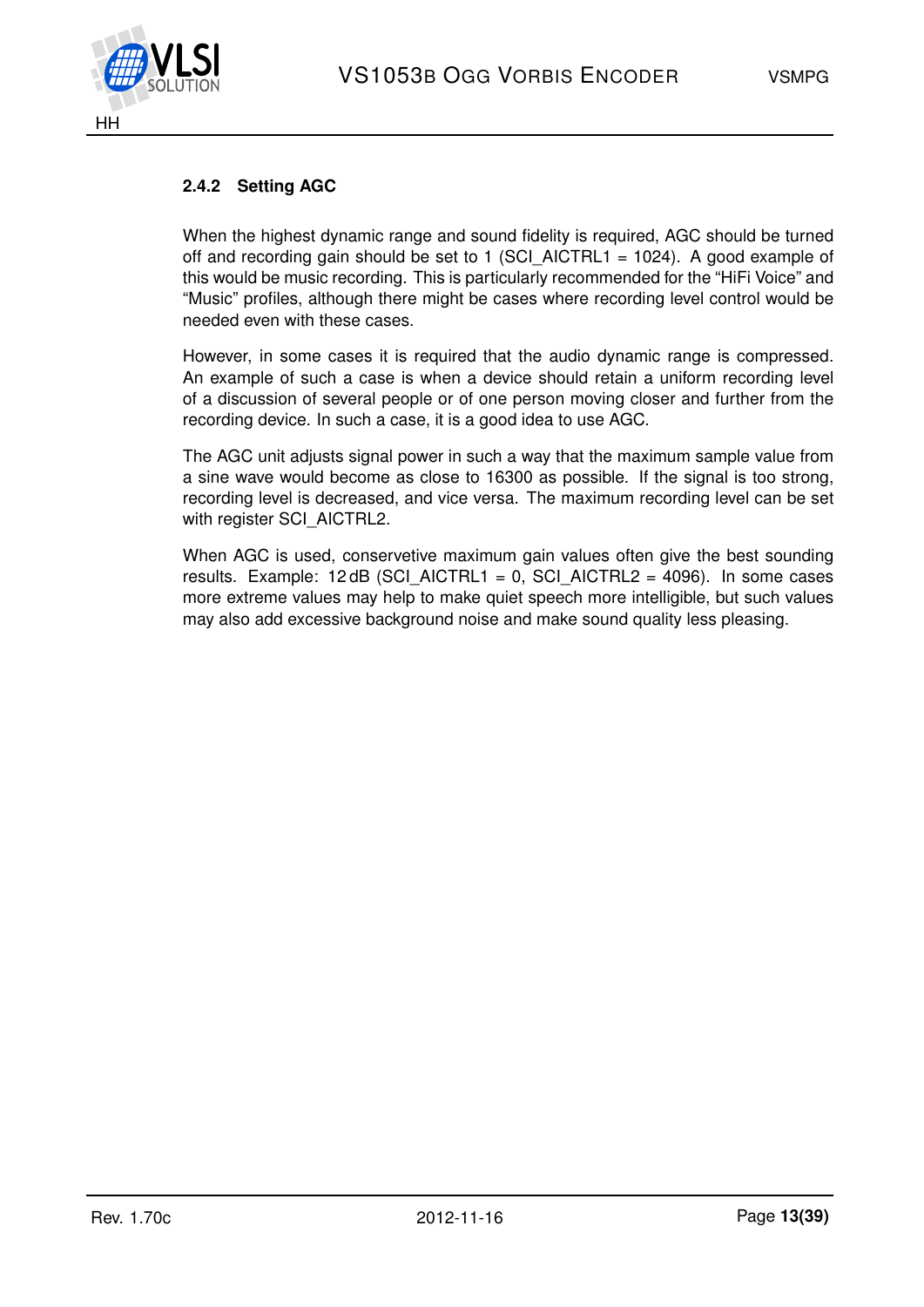

#### <span id="page-13-0"></span>**2.4.3 Building a Useful VU Meter**

In an encoder application, if the recording level is too low, extraneous background noise may be introduced to the sound. Conversely, if the recording level is so high that the highest values cannot be represented numerically, signal clipping occurs, and this may cause severe distortion to sound.

In a recording device, it is useful to have a VU meter that shows the signal level so that both too low signal levels and clipping is avoided. This is very important so that the user has a chance to either adjust the recording or input signal level.



<span id="page-13-1"></span>

<span id="page-13-2"></span>Figure 2: Example monochrome VU meter.

Figures [1](#page-13-1) and [2](#page-13-2) show example VU meters. The 0 dB reference point has been set to signal level 16384, which is one half of the maximum amplitude, leaving a 6 dB headroom for the device.

The lowest signal level shown is a choice that can vary a lot depending on the application. While -40 dB is a high-fidelity favourite, a VU meter will work just as well with a lower limit of -20 dB. If display space is scarce, low limit could even be set to -12 dB.

Between -6 and +6 dB the VU meter precision should preferably be 1 dB, and at most 2 dB. Below -12 dB step size can be several decibels.

The important thing in a VU meter is to visually show the user that it is not recommended to regularly use the highest 6 dB of the recording scale, and that an overload situation  $(> +5$  dB, or over linear value 29193) is an error condition. To help this the OVERLOAD symbol should be kept lit or blinking for at least 2 seconds each time an overload situation occurs. Many of these cues are often ignored in digital VU meters, and partly as a result of this even professional recordings are all too often made at recording levels that destroy signal integrity.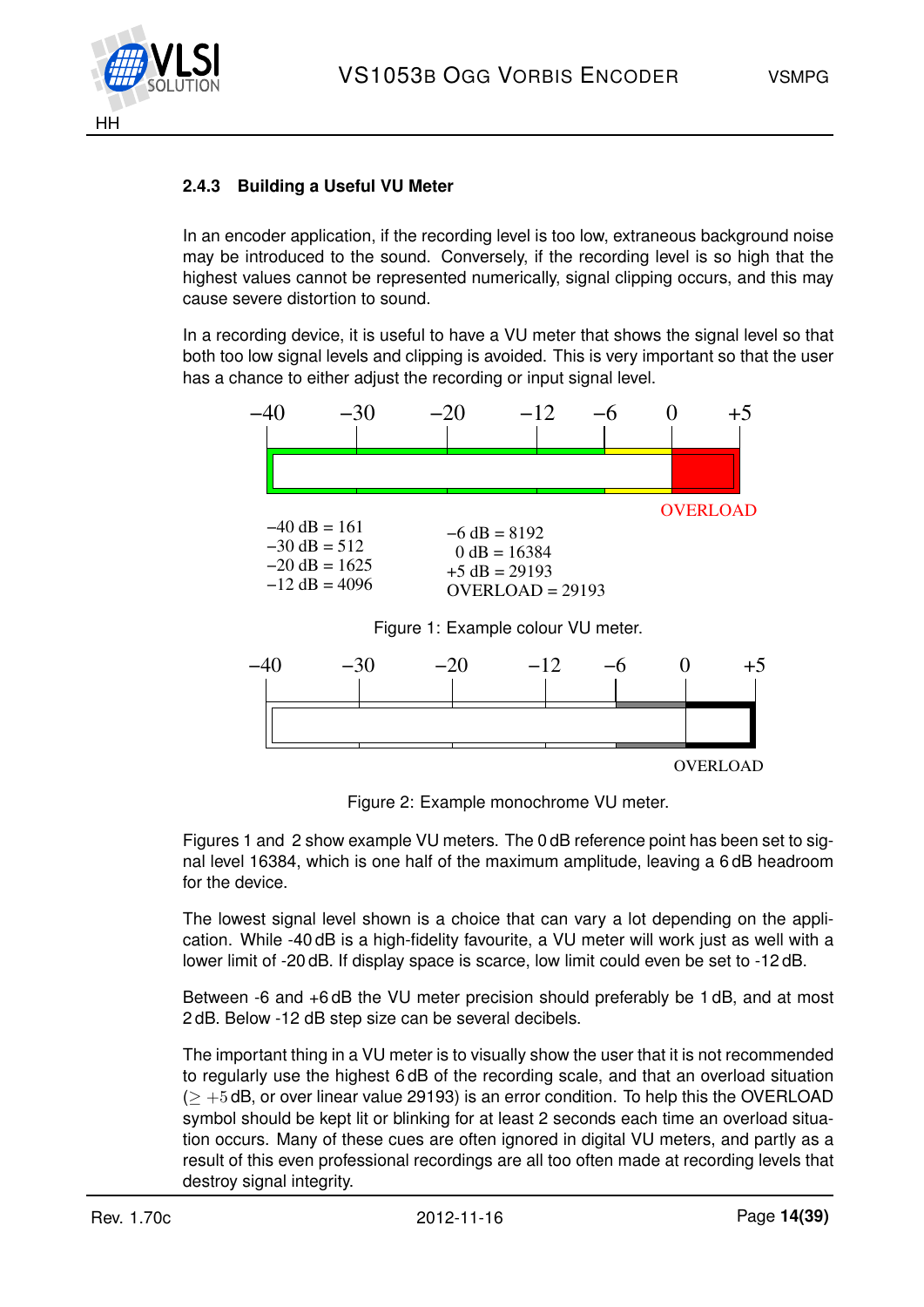



<span id="page-14-0"></span>Figure 3: Real record display with monochrome VU meter.

Figure [3](#page-14-0) shows a real implementation of a recording display that uses a Monochrome VU Meter. Information shown on the top line includes recording time, free disc space, overload warning and a bitrate counter. All this data except from the free disc space number have been obtained from the VS1053b Ogg Vorbis Encoder.

Recording gain and AGC can be set at the center of the screen if a profile is used that support these functions. However, they are greyed out in this picture because they are not available in the Stereo Music profile that has been used.

The VU Meter is at the bottom. The solid line is the current recording level as read from SCI\_AICTRL0 and converted to Decibel scale as shown in Chapter [2.4.4.](#page-15-0) The greyed line is the top level of the last 3 seconds. If the greyed line  $\geq +5$  dB, the orange OVERLOAD message blinks twice a second for three seconds.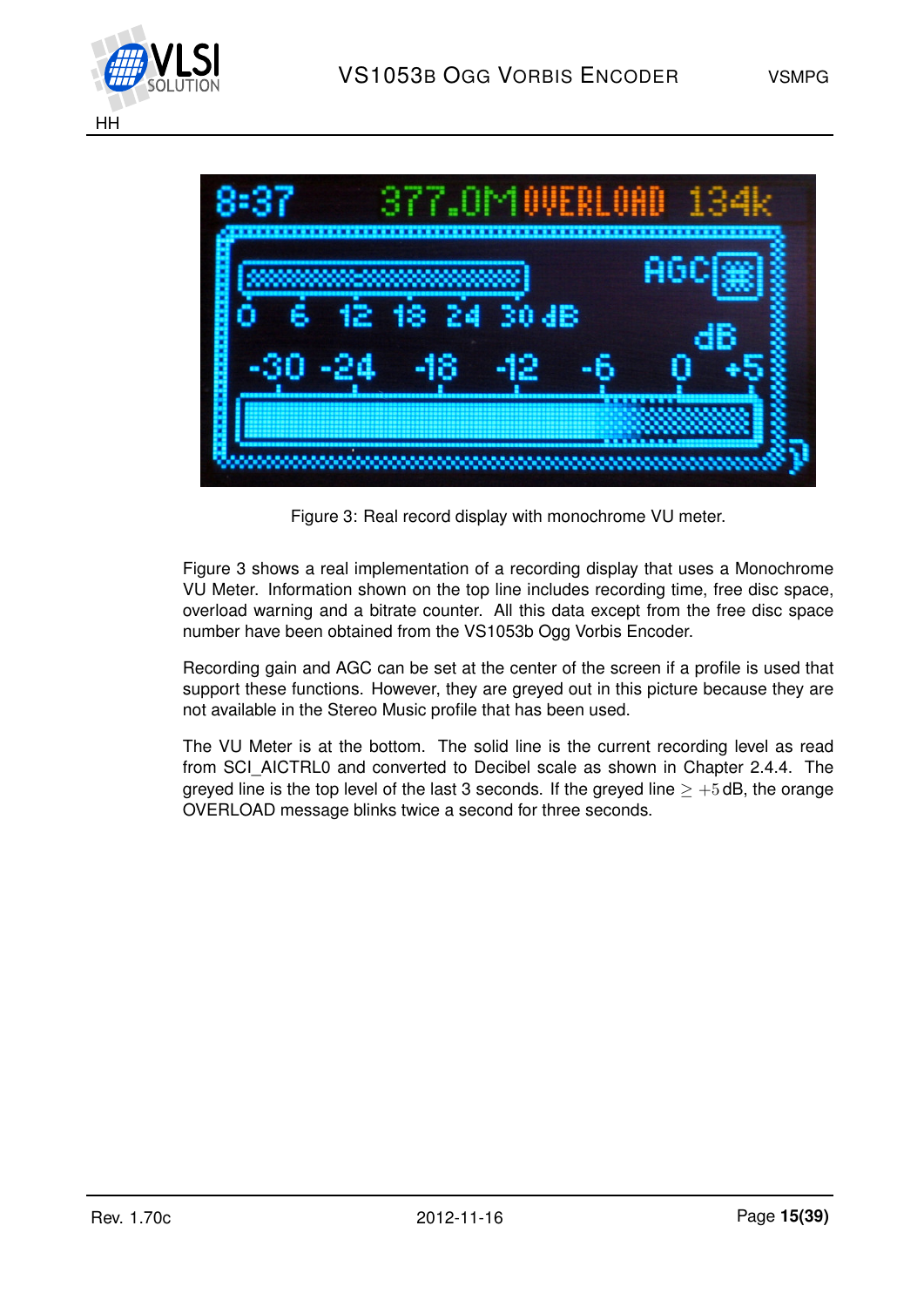

### <span id="page-15-0"></span>**2.4.4 Converting from Linear to Decibel Scale**

```
To convert from linear to dB scale, use the formula
dB = 20 \times \log_{10}(\frac{m}{32768}) + 96where dB is the result and m is a value returned by the Recording Level Meter.
```
To implement a good approximation of this formula from linear to dB scale on architectures where multiplications and logarithms are expensive operations, the following code can be used:

```
const unsigned short linToDBTab[5] = {36781, 41285, 46341, 52016, 58386};
/*
 Converts a linear 16-bit value between 0..65535 to decibels.
   Reference level: 32768 = 96dB (largest VS1053b number is 32767 = 95dB).
 Bugs:
   - For the input of 0, 0 dB is returned, because minus infinity cannot
     be represented with integers.
    - Assumes a ratio of 2 is 6 dB, when it actually is approx. 6.02 dB.
*/
unsigned short LinToDB(unsigned short n) {
 int res = 96, i;
 if (!n) /* No signal should return minus infinity */
   return 0;
 while (n < 327680) { /* Amplify weak signals */
   res = 6;
   n \leq 1;}
 for (i=0; i<5; i++) /* Find exact scale */
   if (n >= linToDBTab[i])
     res++;
 return res;
}
```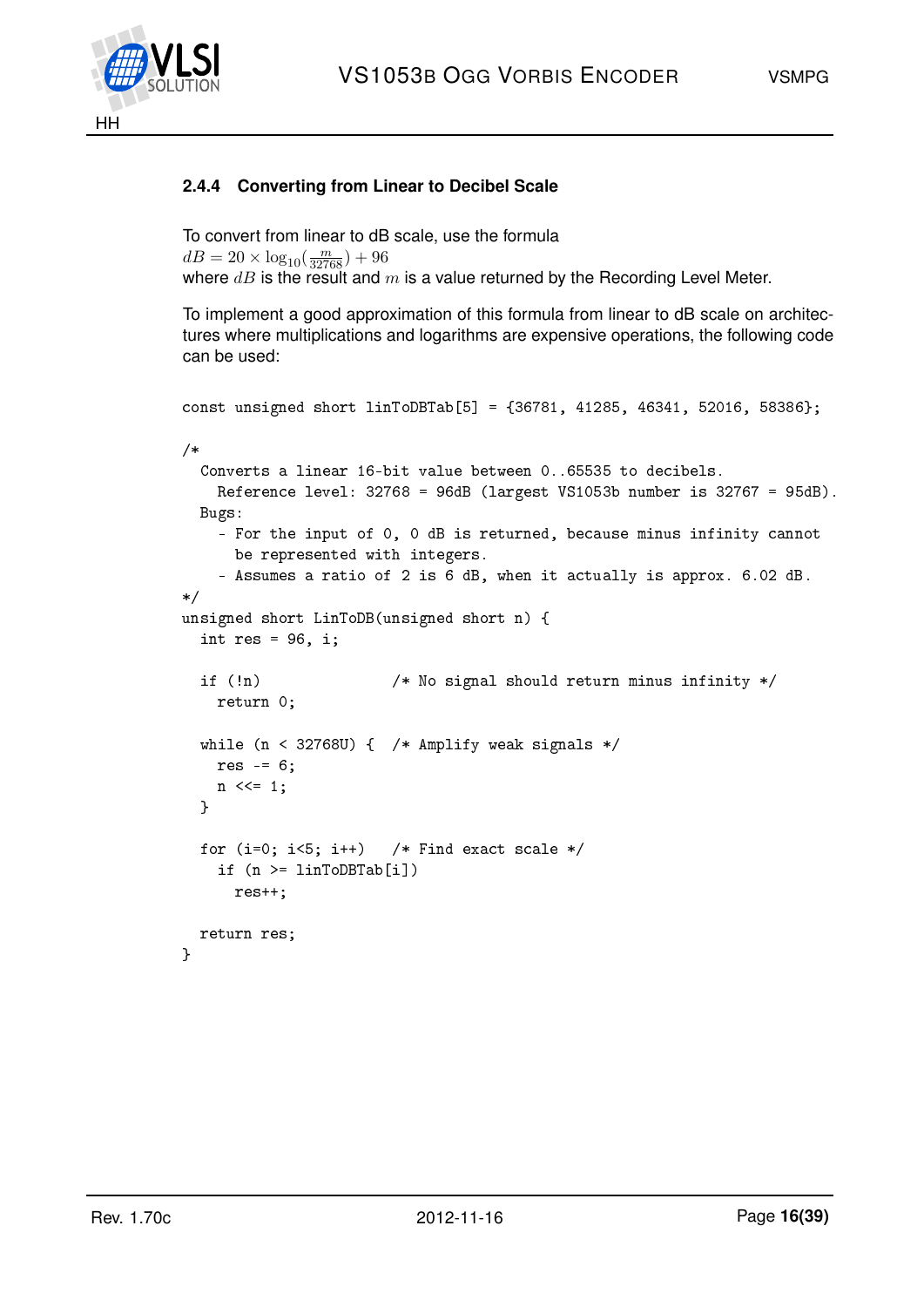

#### <span id="page-16-0"></span>**2.4.5 vs1053oggrec.c**

The file vs1053oggrec.c, quoted below, has also been included in the VS1053b Ogg Vorbis Encoder package.

#### /\*

```
Example code how to implement VS1053 Ogg Vorbis recording using
 the VS1053 Ogg Vorbis Recording plugin. The code is generic enough
 so that it should pretty much compile and run on any microcontroller.
 The code makes the following assumptions:
 - \letdio.h> functions fopen(), fclose(), fgetc() and fputc() are available
 - The following VS1053 interfacing functions must exist:
   - void Write1053Sci(int regNo, u_int16 value): writes value to SCI register
    - u_int16 Read1053Sci(int regNo): reads value from SCI register
   - WaitFor1053Dreq(int timeOut): Waits for 1 microsecond, then until
     DREQ goes up or timeOut is reached (timeOut=1 is 10 ms).
 - EndRecording() function must exist, which returns non-zero when the user
   has requested that recording should be finished.
 NOTE!
 This code serves as an example of how to create generic C microcontroller
 code for VS1053 recording.
 Author: Henrik Herranen / VLSI Solution 2011.
 Copyright: Use freely for any project with any VLSI Solution's IC.
 Warranty: Absolutely none whatsoever.
*/
#include <stdio.h>
#include <stdlib.h>
#include <string.h>
/* Change these if they don't match you architecture. */
typedef unsigned short u_int16;
typedef short s_int16;
typedef unsigned long u_int32;
typedef long s_int32;
#define SCIR_MODE 0
#define SCIR_STATUS 1
#define SCIR_BASS 2
#define SCIR CLOCKF 3
#define SCIR_DECODE_TIME 4
#define SCIR_AUDATA 5
#define SCIR_WRAM 6
#define SCIR WRAMADDR 7
#define SCIR_HDATO 8
#define SCIR_HDAT1 9
#define SCIR_AIADDR 10
#define SCIR VOL 11
```
#define SCIR\_AICTRL0 12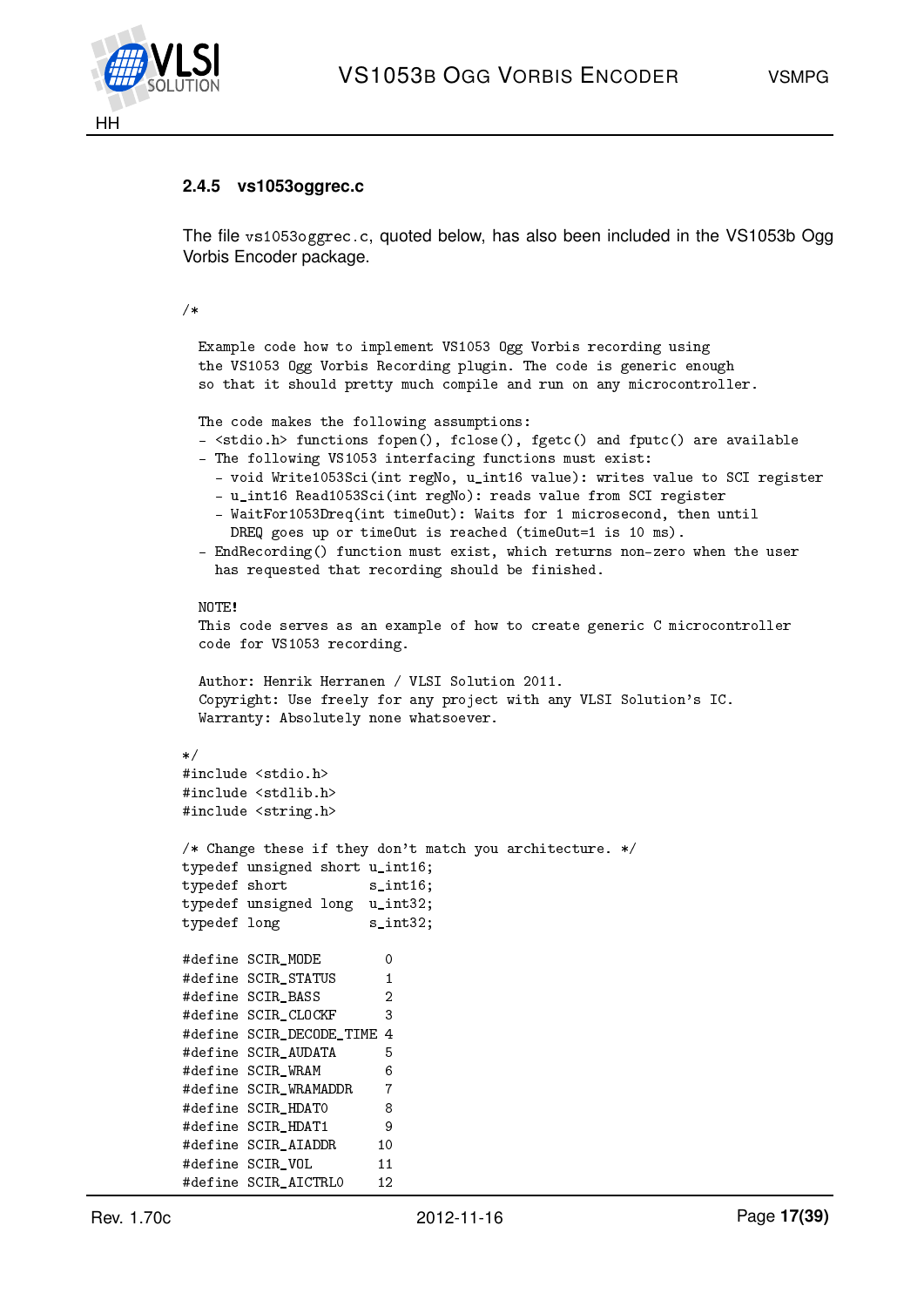

```
#define SCIR AICTRL1 13
#define SCIR AICTRL2 14
#define SCIR_AICTRL3 15
/* returns minimum of two given numbers */
#define min(a,b) (((a) < (b))?(a):(b))
/* Loads an image file into VS1053 from a file. */
auto u_int16 SpiLoadImageInto1053(FILE *fp);
/* Main recording program */
void main(void) {
  FILE *outFP, *inFP;
  u_int16 pluginStartAddr;
  u_int16 state = 0;
  u int16 i;
  u_int16 wordsToRead;
  u_int16 wordsWaiting;
  /* Perform Microcontroller specific initializations here. */
  /* Following VS1053 operations are according to the
     VS1053b Ogg Vorbis Encoder application manual. For
     details read Chapter Loading and Starting the Code. */
  /* Set VS1053 clock to 4.5x = 55.3 MHz */
  Write1053Sci(SCIR CLOCKF, 0xC000);
  WaitFor1053Dreq(TIMER_TICKS/10);
  /* Clear SCI_BASS */
  Write1053Sci(SCIR_BASS, 0);
  /* Reset VS1053 */
  Write1053Sci(SCIR_MODE, SMF_SDINEW | SMF_RESET);
  WaitFor1053Dreq(TIMER_TICKS/10); /* Wait until DREQ is high or 100 ms */
  // Disable all interrupts except SCI
  Write1053Sci(SCIR_WRAMADDR, VS1053_INT_ENABLE);
  Write1053Sci(SCIR_WRAM, 0x2);
  /* Load the recorder application to VS1053
     This source code uses .img image files for loading.
     If you use .plg files, use the source as described
     in the VS1053b Ogg Vorbis Encoder application manual. */
  inFP = fopen("venc44k2q05.img", "rb");
  if (!inFP)
    goto end;
  pluginStartAddr = SpiLoadImageInto1053(inFP);
  fclose(inFP);
```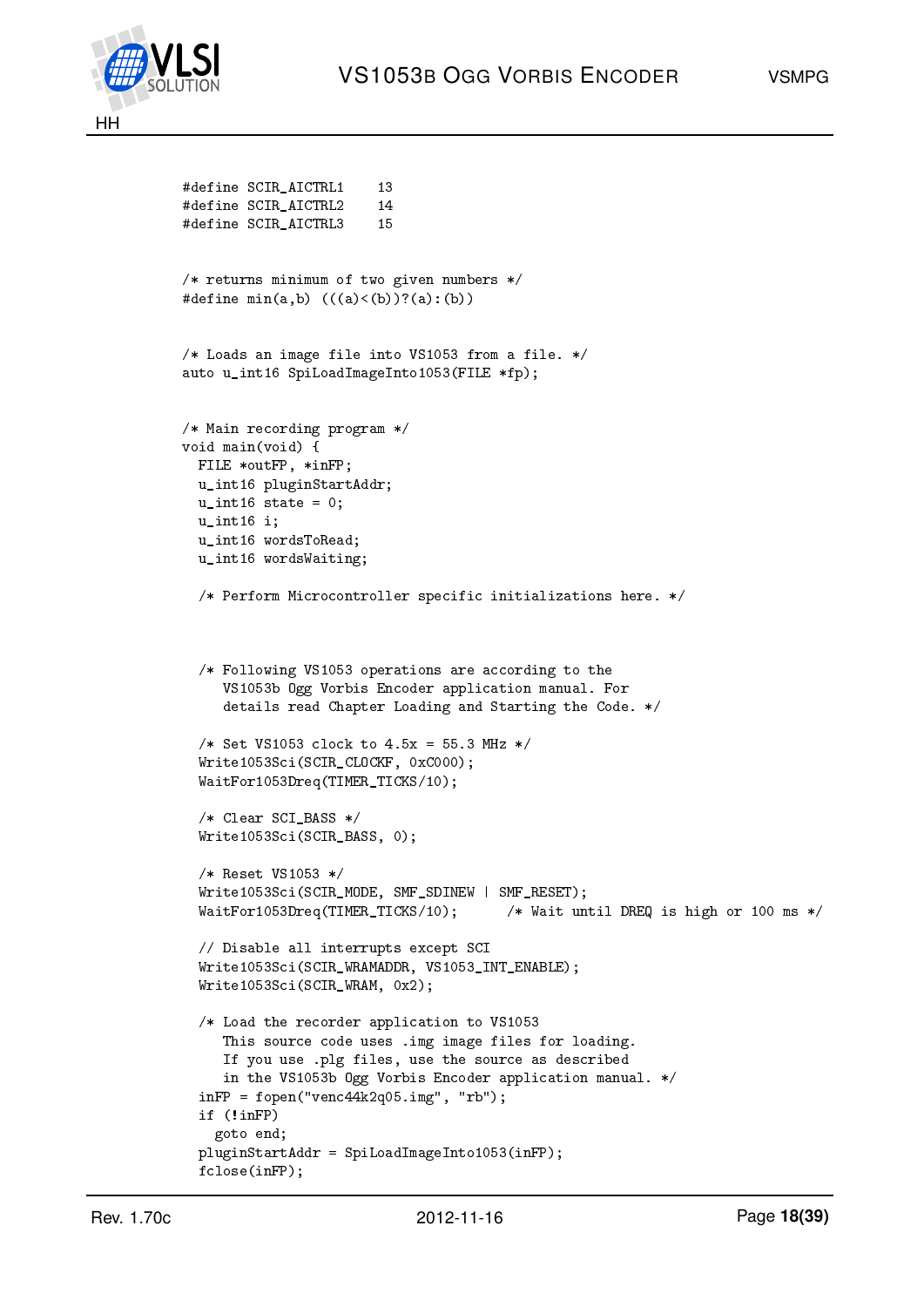

```
/* If loading failed, give up. */
if (pluginStartAddr == 0xFFFF)
  goto end;
/* Now open output file. It's better to do this before activating
   recording so that even if opening the output file is slow,
    you will not lose audio data. */
outFP = fopen("record.ogg", "wb");
if (!outFP)
 goto end;
/* Set VS1053 mode bits as instructed in the VS1053b Ogg Vorbis Encoder
   manual. Note: for microphone input, leave SMF_LINE1 unset! */
Write1053Sci(SCIR_MODE, SMF_LINE1 | SMF_ADPCM | SMF_SDINEW);
/* Rec level: 1024 = 1. If 0, use AGC */
Write1053Sci(SCIR_AICTRL1, 1024);
/* Maximum AGC level: 1024 = 1. Only used if SCI_AICTRL1 is set to 0. */
Write1053Sci(SCIR AICTRL2, 0);
/* Miscellaneous bits that also must be set before recording. */
Write1053Sci(SCIR_AICTRL3, 0);
/* Activate recording from the address we got. (In the case of the Ogg
   Vorbis Encoder application, pluginStartAddr = 0x34.) */
Write1053Sci(SCIR_AIADDR, pluginStartAddr);
WaitFor1053Dreq(TIMER_TICKS/10);
/*
 By now we have:
  - Initialized the VS1053
  - Loaded the VS1053 recording plugin
  - Opened the output file
  - Activated the VS1053 recording plugin
  So, now it's time to record. Below is the recording loop.
 The variable "state" controls the progression of recording as follows:
  state = 0: Normal recording.
  state = 1: User has requested end of recording, microcontroller has
      also requested this from the VS1053 recording plugin.
  state = 2: The VS1053 plugin has stopped recording, but the
      microcontroller is still collecting data from the VS1053 buffers.
  state = 3: Recording finished.
*/
/* Main loop */
while (state \langle 3 \rangle {
  /* Check when to end recording. The function EndRecording() is
     microcontroller specific and should be implementing separately
     for each application. */
```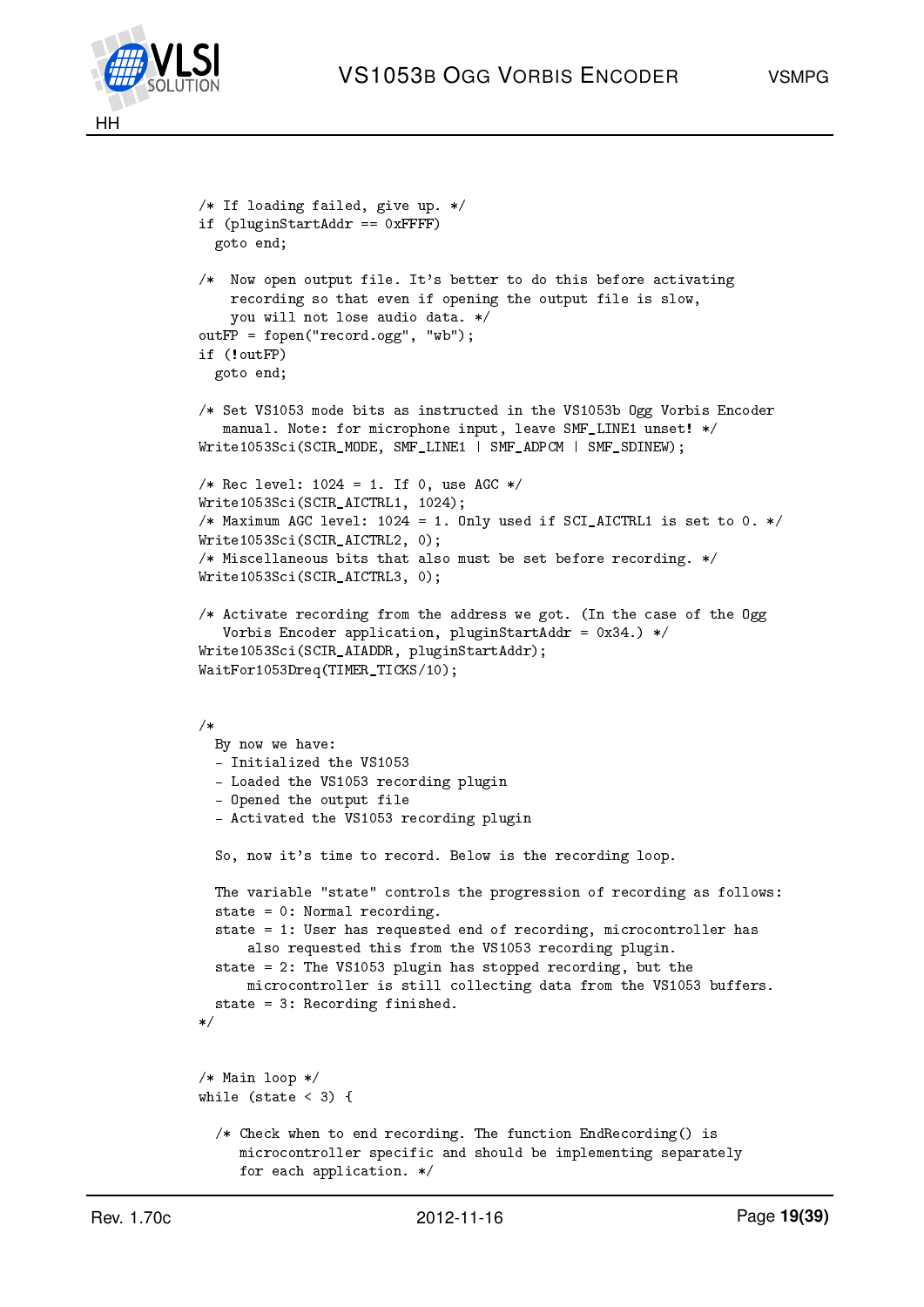



```
if (EndRecording() && !state) {
  state = 1;
  Write1053Sci(SCIR_AICTRL3, 1); // Send VS1053 request to stop recording
}
/* See how many 16-bit words there are waiting in the VS1053 buffer */
wordsWaiting = Read1053Sci(SCIR_HDAT1);
/* If user has requested stopping recording, and VS1053 has
   stopped recording, proceed to the next state. */
if (state == 1 && Read1053Sci(SCIR_AICTRL3) & (1<<1)) {
  state = 2:
  /* It is important to reread the HDAT1 register once after
     VS1053 has stopped. Otherwise there is the chance that
     a few more words have just arrived although we just
     read this register. So, do NOT optimize the following
     line away! */
  wordsWaiting = Read1053Sci(SCIR_HDAT1);
}
/* Read and transfer whole 512-byte (256-word) disc blocks at
   the time. The only exception is when recording ends: then
   allow for a non-full block. */
while (wordsWaiting >= ((state < 2) ? 256 : 1)) {
  wordsToRead = min(wordsWaiting, 256);
  wordsWaiting -= wordsToRead;
  /* If this is the very last block, read one 16-bit word less,
     because it will be handled later separately. */
  if (state == 2 && !wordsWaiting)
    wordsToRead--;
  /* Transfer one full data block, or if this is the very last
     block, all data that's left except for the last word. */
  {
    u_int16 t;
    u_int16 i;
    for (i=0; i<wordsToRead; i++) {
      t = Read1053Sci(SCIR_HDATO);
      fputc(t \gg 8, outFP);
      fputc(t & 0xFF, outFP);
    }
  }
  /* If this is the last data block... */if (wordsToRead < 256) {
    u_int16 lastWord;
    state = 3;
    /* \ldots read the very last word of the file */lastWord = Read1053Sci(SCIR_HDAT0);
    /* Always write first half of the last word. */
    fputc(lastWord >> 8 , outFP);
```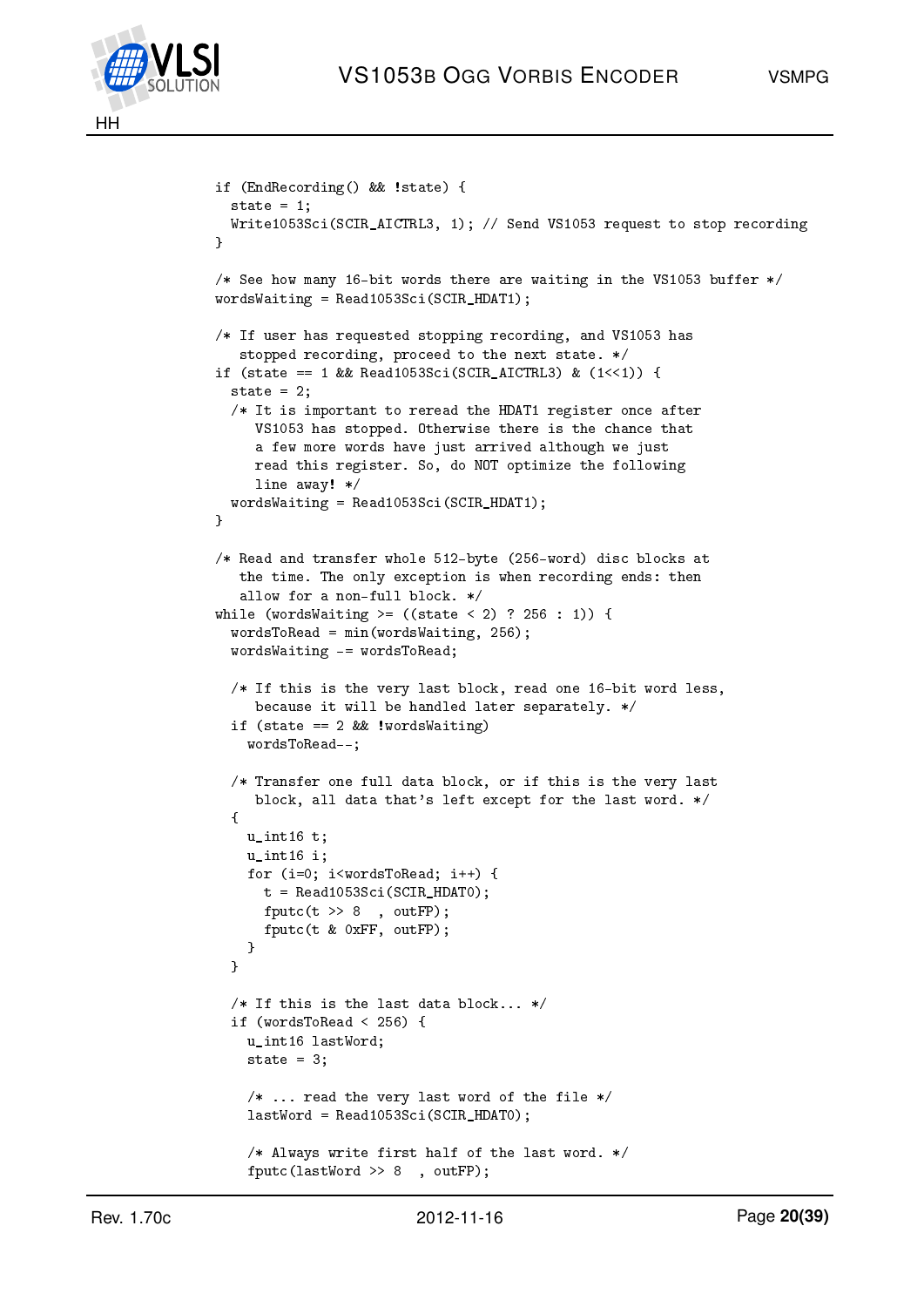



}

```
/* Read twice SCIR_AICTRL3, then check bit 2 of latter read. */
      Read1053Sci(SCIR_AICTRL3);
       if (!(Read1053Sci(SCIR_AICTRL3) & (1<<2))) {
        /* Write last half of the last word only if bit 2 is clear. */
        fputc(lastWord & 0xFF, outFP);
      }
     } /* if (wordsToRead < 256) */
   } /* while (wordsWaiting >= ((state < 2) ? 256 : 1)) */
} /* while (state < 3), end of main loop */
 /* That's it! We've perfectly recorded an Ogg Vorbis file, so now
   we only need to close the file and be happy about it. */
fclose(outFP);
end:
/* Finally, reset VS1053 so that we will hear no more monitor audio */Write1053Sci(SCIR_MODE, SMF_SDINEW | SMF_RESET);
/* End up in infinite loop */
while (1)
   ;
```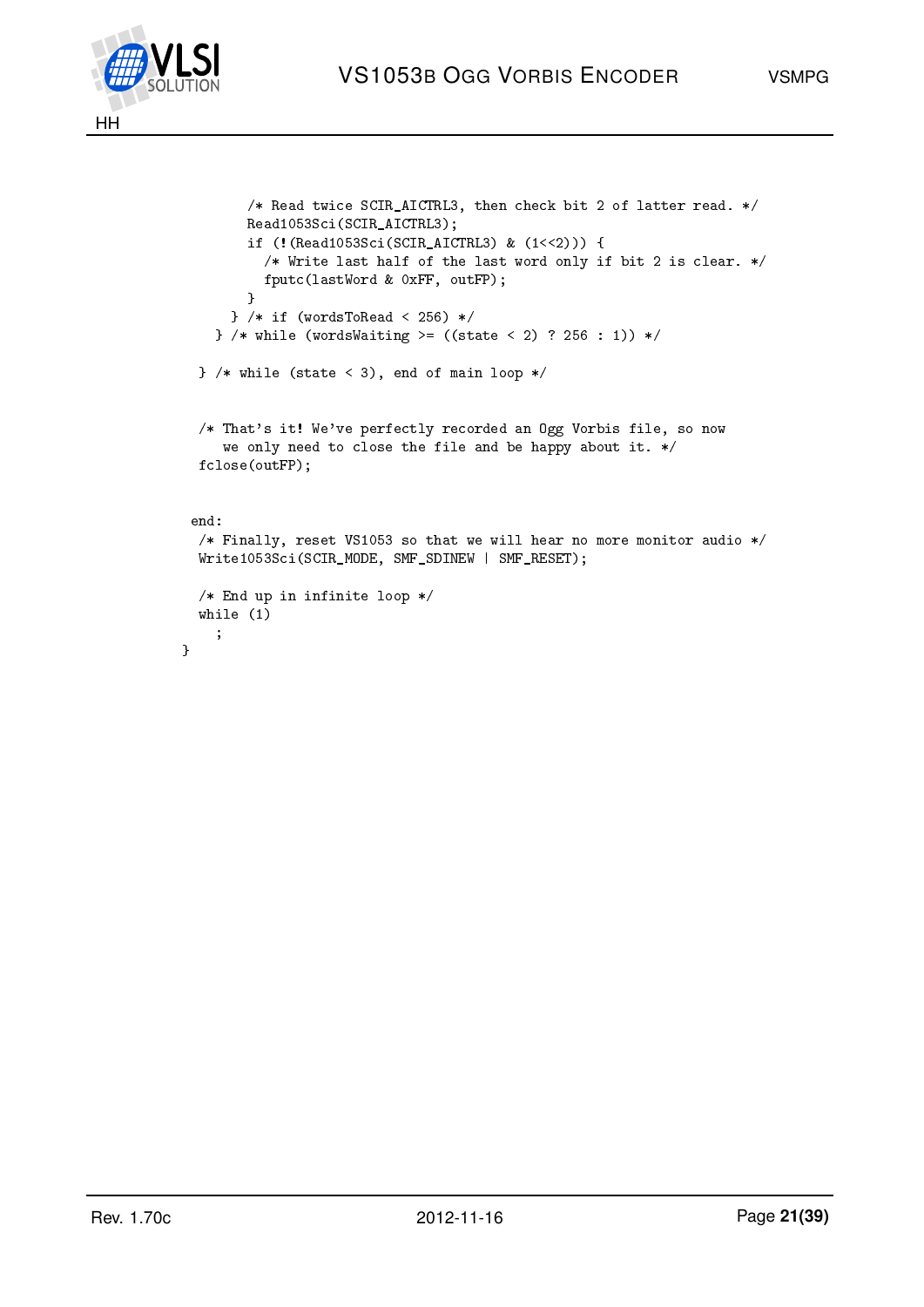

### <span id="page-21-0"></span>**2.5 Vox and Pause Operation**

Vox / Pause allows the user to temporarily pause recording either based on audio content or direct user control. (For Ogg Vorbis Encoder Profiles that support Vox / Pause operation, see Chapter [2.2.1.](#page-4-3))

Vox control allows the unit to record only when someone is actually speaking. An audio buffer makes it so that recording resumes slightly "before" the moment when speech is detected, so in typical cases no syllables are lost at the beginning of a sentence.

Pause override allows the user to set and clear pause mode at will. This allows the user to create a system where pause mode may be activated with a pause switch, like in a traditional tape recorder.



<span id="page-21-1"></span>Figure 4: Vox / Pause logic.

Figure [4](#page-21-1) presents the pause logic. Input samples are fed to the Vox detector through a high-pass filter. If pause hasn't been overridden by the user, the Vox detector level is used to control pause mode.

Note: It is not recommended to use Vox with a streaming system. When pause is activated either by the user or by Vox, the sample counter (Chapter [5.1\)](#page-34-0) stops and no Ogg frames, not even empty ones, are output by the Encoder.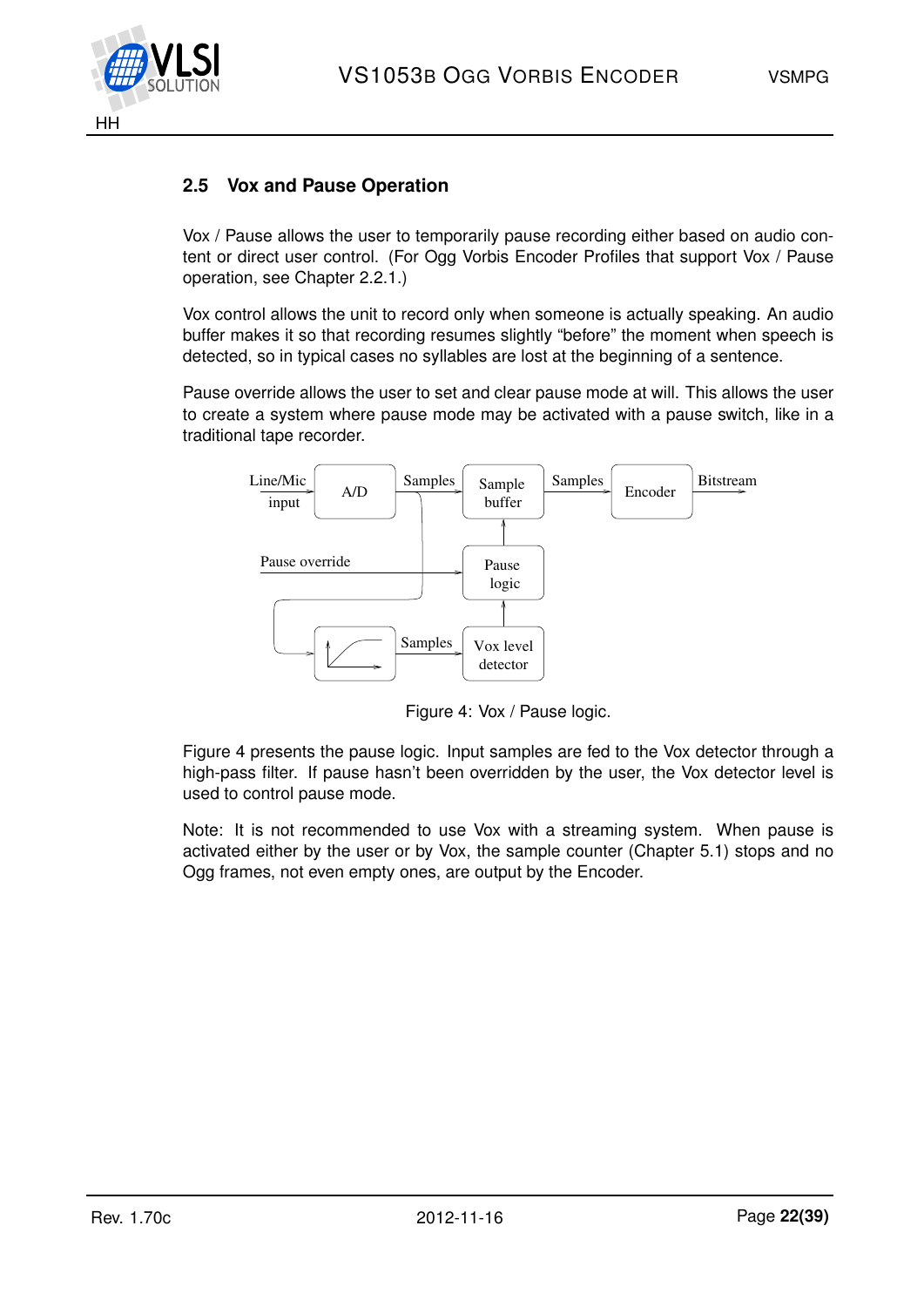



| X Mem Addr | <b>Name</b>       | <b>Default</b> | <b>Description</b>                        |
|------------|-------------------|----------------|-------------------------------------------|
| 0x1808     | <b>OffLimit</b>   | 0x18           | Signal limit for Vox pause                |
| 0x1809     | OnLimit           | 0x20           | Signal limit for Vox record               |
| 0x180A     | <b>OffTimeLSW</b> | 0x7700         | 16 LSb's of pause delay time in 1/48000 s |
| 0x180B     | <b>OffTimeMSW</b> | 0x1            | 16 MSb's of pause delay time in 1/48000 s |
| 0x180F     | PauseCtl          | 0x2            | Vox control / Pause override              |
|            |                   |                | $0 =$ Automatic Vox operation             |
|            |                   |                | $1 =$ forbidden                           |
|            |                   |                | $2$ = Pause override: Normal recording    |
|            |                   |                | 3 = Pause override: Pause on              |

#### <span id="page-22-0"></span>**2.5.1 Vox and Pause Registers**

If the signal after the high-pass filter is below OffLimit for more than OffTime 48 kHz samples, and if PauseCt $l = 0$ , or if PauseCt $l = 3$ , then pause mode is activated. Default value of OffTime = 0x17700 = 96000 equals two seconds. Note that OffTime is always calculated in the 48 kHz domain regardless of the samplerate of the Ogg Vorbis Encoder Profile.

If even a single sample goes above OnLimit, and if  $PauseC1 = 0$ , or if  $PauseC1 = 2$ , then pause mode is deactivated and normal recording continues.

OffLimit and OnLimit are linear values. Thus, doubling the value lifts the limit by 6 dB. Having two separate values for the limits allow for hysteresis between stopping and restarting recording. OnLimit must always be greater than or equal to OffLimit.

Example: To set OffTime, do as follows. First write 0x180A to SCI\_WRAMADDR (7). Then write 16 least significant bits of OffTime (e.g. 0x7700) to SCI WRAM (6). Then write the 16 most significant bits by writing  $(e.g. 0x1)$  to SCI WRAM (6) again.

Vox and Pause registers may be written to while the Ogg Vorbis Encoder is active.

#### <span id="page-22-1"></span>**2.5.2 Vox Output to GPIO4**

It is optionally possible for the user to optionally see the current status of Vox in GPIO4. To activate this option, do the following steps before activating the Ogg Vorbis Encoder:

- Write 0xC017 to SCI\_WRAMADDR (7).
- Read value  $x$  from SCI WRAM (6).
- Set  $x = x/16$ ;
- Write 0xC017 to SCI\_WRAMADDR (7).
- Write new value  $x$  to SCI WRAM (6).

After this operation, whenever GPIO4 is low, normal recording is done. When GPIO4 is high, then pause mode (either by Vox or user control) is active. So, whenever GPIO4 goes high, the main controller may read all data that is left in the buffer, and set itself to sleep for as long until GPIO4 goes low again.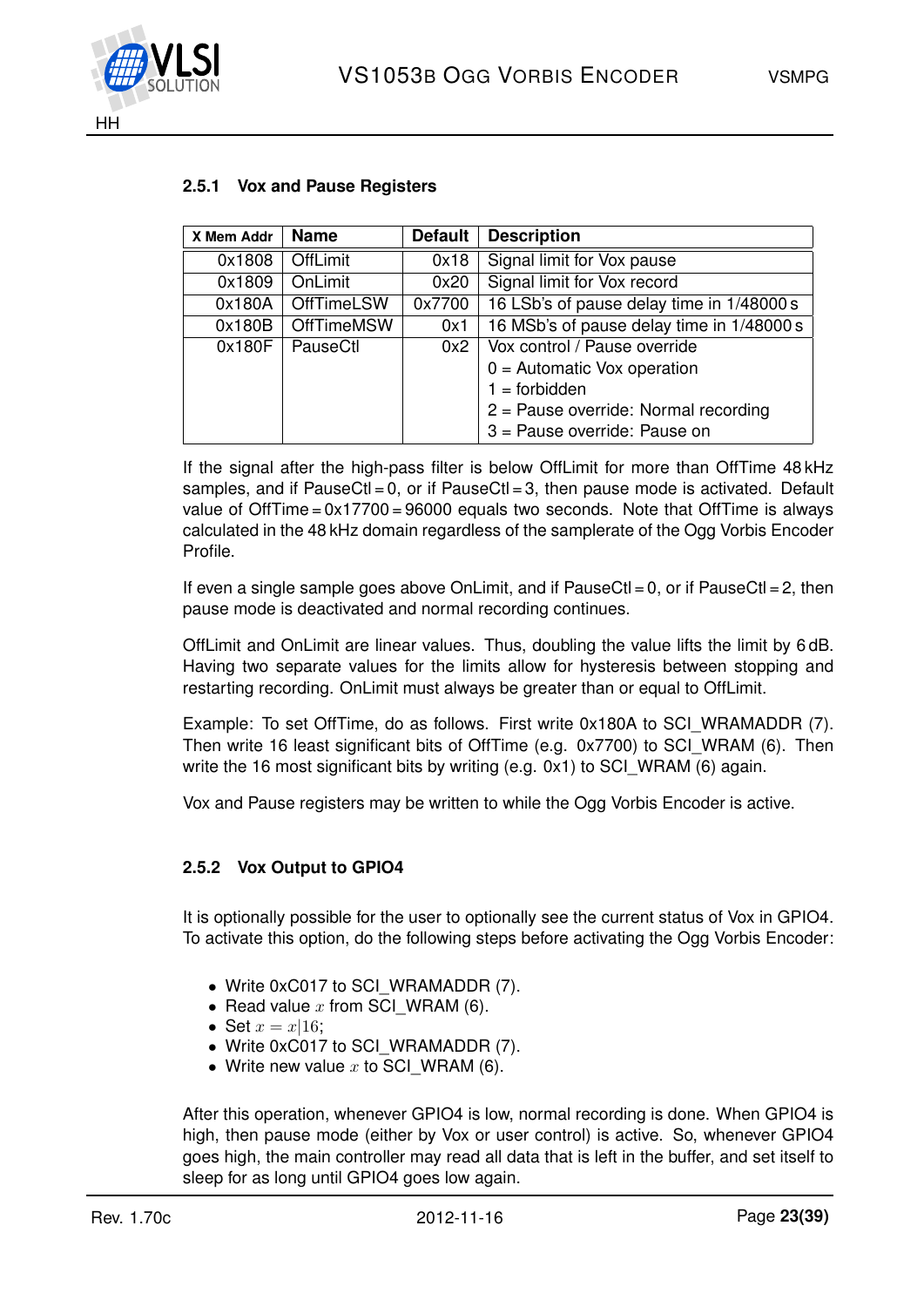

## <span id="page-23-0"></span>**2.6 Samplerate Considerations**

The Ogg Vorbis encoder cannot always work at exactly the right samplerate. To be exact, the samplerate is accurate only when the input clock is 12.288 MHz and the nominal samplerate of a profile is either 8000 Hz or 16000 Hz. In all other cases the samplerate can be calculated as follows. First let:

- $f_i$  =input clock divided by 4000 (same value that you write to SC\_FREQ (bits 10:0) of register SCI CLOCKF, or 3072 if you have written 0 to these bits to indicate 12.288 MHz clock).
- $f_n$  =nominal samplerate of the profile (8000, 16000 or 44100).
- $r = 3$  if  $f_n = 8000$ , otherwise  $r = 2$ .
- Now let  $u = f_n \times r$ .
- Let  $d = \lfloor \frac{f_i \times 2000 + \frac{u}{2}}{u} \rfloor$
- Now our real samplerate  $f_s = \frac{2000 \times f_i}{d \times r}$

Example: We are running at an input clock of 12.288 MHz and we are running the Stereo Music profile that has a nominal samplerate of 44100 Hz.

First  $f_i = \frac{12288000}{4000} = 3072$ . Because  $f_n = 44100$ , then  $r = 2$ . Thus  $u = 44100 \times 2 = 88200$ . This leads to  $d = \lfloor \frac{3072 \times 2000 + \frac{88200}{2}}{88200} \rfloor = 70$ And, finally, our real samplerate  $f_s = \frac{2000 \times 3072}{70 \times 2} \approx 43885.7$  (Hz)

As can be seen, in this example the nominal and real samplerate have a difference of 0.5 %. While this is normally not significant, it is good to know and important in the case of streaming.

## <span id="page-23-1"></span>**2.7 Post-Processing the Recording with VorbisGain**

It is recommended to post-process your own recording later on a PC machine using VorbisGain to get equal loudness with other recordings. For details, see Chapter [3.3.](#page-29-0)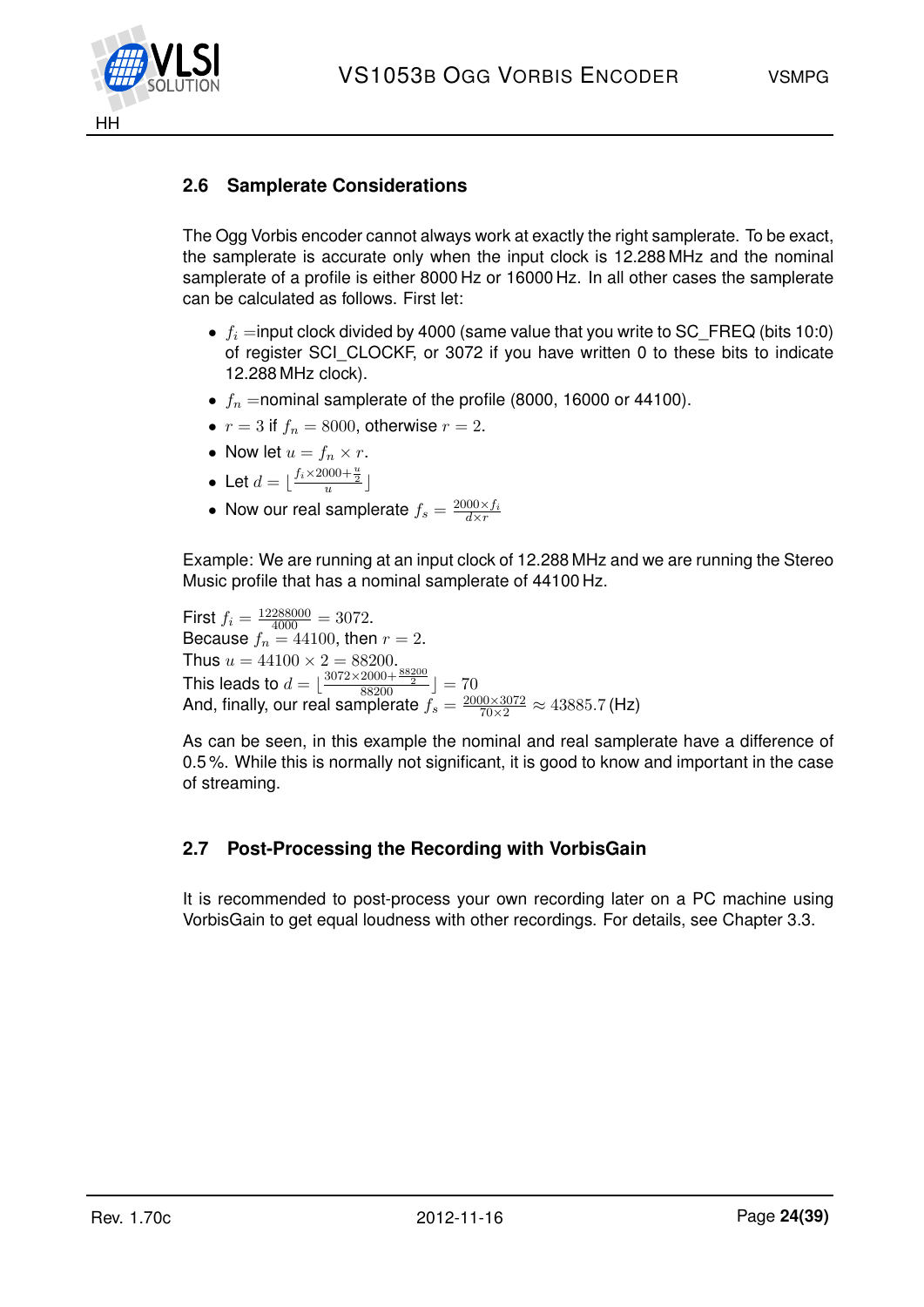

## <span id="page-24-0"></span>**3 The Ogg Vorbis Format**

This chapter gives a brief introduction to the Ogg Vorbis format and presents recommendations for basic parameters when transcoding MP3 files or compressing CD content into Ogg Vorbis files on a PC. The intent is to give VLSI Solution's customers information on how to create high-quality Ogg Vorbis content.

Before using the information in this document, you should get the free Ogg Vorbis encoder "oggenc", minimum version 1.0.2 (2005), or a version with aoTuV tunings. While the instructions will work with older versions, sound quality will not be as good. Download oggenc at *http://www.vorbis.com/* .

It is also strongly encouraged to get VorbisGain, a program that tags files with loudness information (Chapter [3.3\)](#page-29-0). For this example, vorbisgain v0.36 has been used. Download VorbisGain at *http://www.sjeng.org/vorbisgain.html* .

## <span id="page-24-1"></span>**3.1 Introduction to Ogg Vorbis**

Ogg Vorbis is a license-free audio codec that allows for high-quality sound around a large gamut of bit-rates, ranging from roughly 10 to 500 kbit/s.

With a given bit-rate, Vorbis is capable of surpassing the quality of MP2, MP3, WMA and AAC LC, particularly in low-bit-rate applications.

An Ogg Vorbis file is a Vorbis compressed file that has been encapsulated inside an Ogg stream. The default file extension for Ogg Vorbis files is ".ogg".

An Ogg Vorbis file consists of two major parts: header and actual data. Every Ogg Vorbis file begins with a header which contains compression tables that the decoder needs to correctly decode first. After the header has been fully received, Vorbis audio may be decoded. The size of the header information is around 4 KiB for most encoders. (However, for VLSI Solution's VS1053b encoder, header size is only roughly 1.5 KiB.)

After the header has been decoded, full random access is available in an Ogg Vorbis file. As opposed to many other formats, an Ogg Vorbis file contains its own time code, so absolute position in a file can be displayed after random access operations (fast forward / rewind).

Ogg Vorbis is not particularly well suited for encoding very short, low bit-rate samples. E.g. a 16 kbit/s audio sample that lasts for one second would take 2 KiB for the actual audio data, so the default 4 KiB header triples the file size. However, for normal applications where audio lasts for more than 10 seconds, this header overhead is negligible.

### <span id="page-24-2"></span>**3.1.1 Variable Bit-Rate**

For a long time almost all MP3 files had a constant bit-rate, typically 128 kbit/s. While constant bit-rate (CBR) makes it easy to calculate a relation between file size/position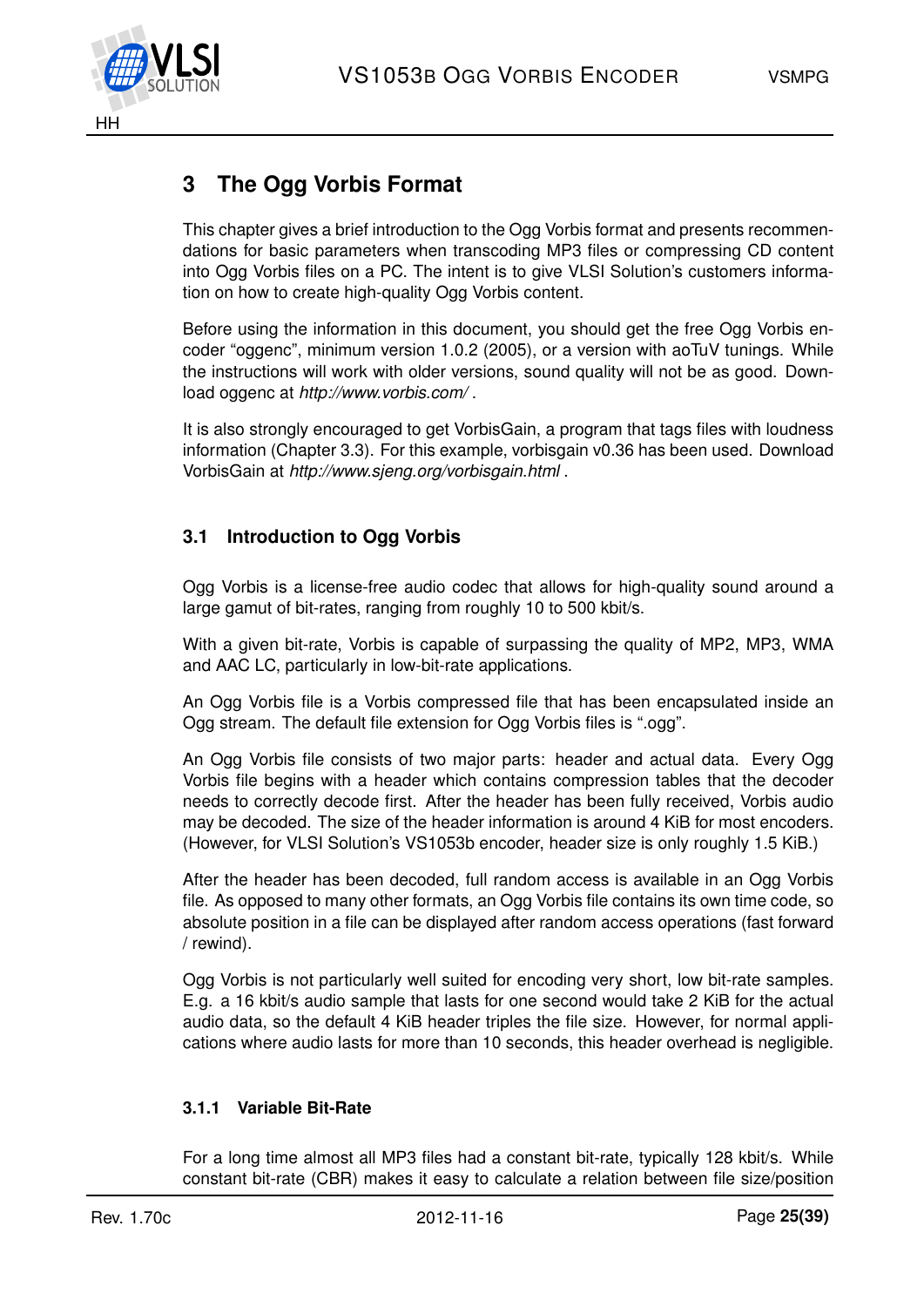

and song length, and while it makes it easier to stream files, CBR is not optimal for quality. When there is a difficult passage in music, there may not be enough bits available to encode audio flawlessly. Conversely, in passages that are easier to encode there may be bits left unused because the encoder didn't need all the bits available in the bitstream.

Where CBR tries to keep the bit-rate constant regardless of content, Variable Bit-Rate (VBR) tries to keep quality constant. This will have the effect of changing the bit-rate of the file depending on how difficult a particular portion of music is to encode. Because sound quality is always kept constant, VBR has a bit advantage to CBR. Thus, VBR allows either for smaller files with the same perceived sound quality or equally sized files with better perceived sound quality.

Ogg Vorbis is by nature a variable bit-rate format and works best when this feature is not limited. Depending on the material the bit-rate can have significant fluctuations: e.g. songs that have been compressed with a quality setting with a nominal bit-rate of 96 kbit/s can easily have average bit-rates between 80 to 105 kbit/s, or even more with extreme material.

#### <span id="page-25-0"></span>**3.1.2 Transcoding**

Transcoding is the process of converting from one lossy format to another, like from MP3 to Ogg Vorbis.

It is important to understand that although Ogg Vorbis is a better format than MP3, transcoding never enhances sound quality. What has been lost in the initial MP3 compression stage, will stay lost when converting to Ogg Vorbis, and there will always be some additional quality loss. While the extra quality loss can be small enough that it may be impossible to tell, the end result still is never better than the original file was.

If possible, it it recommended that users should avoid transcoding to avoid generation loss. If transcoding is done (e.g. to get smaller files for a portable device), it is a good idea to keep the original files.

For best results, compress Ogg Vorbis files from uncompressed sources, like CDs.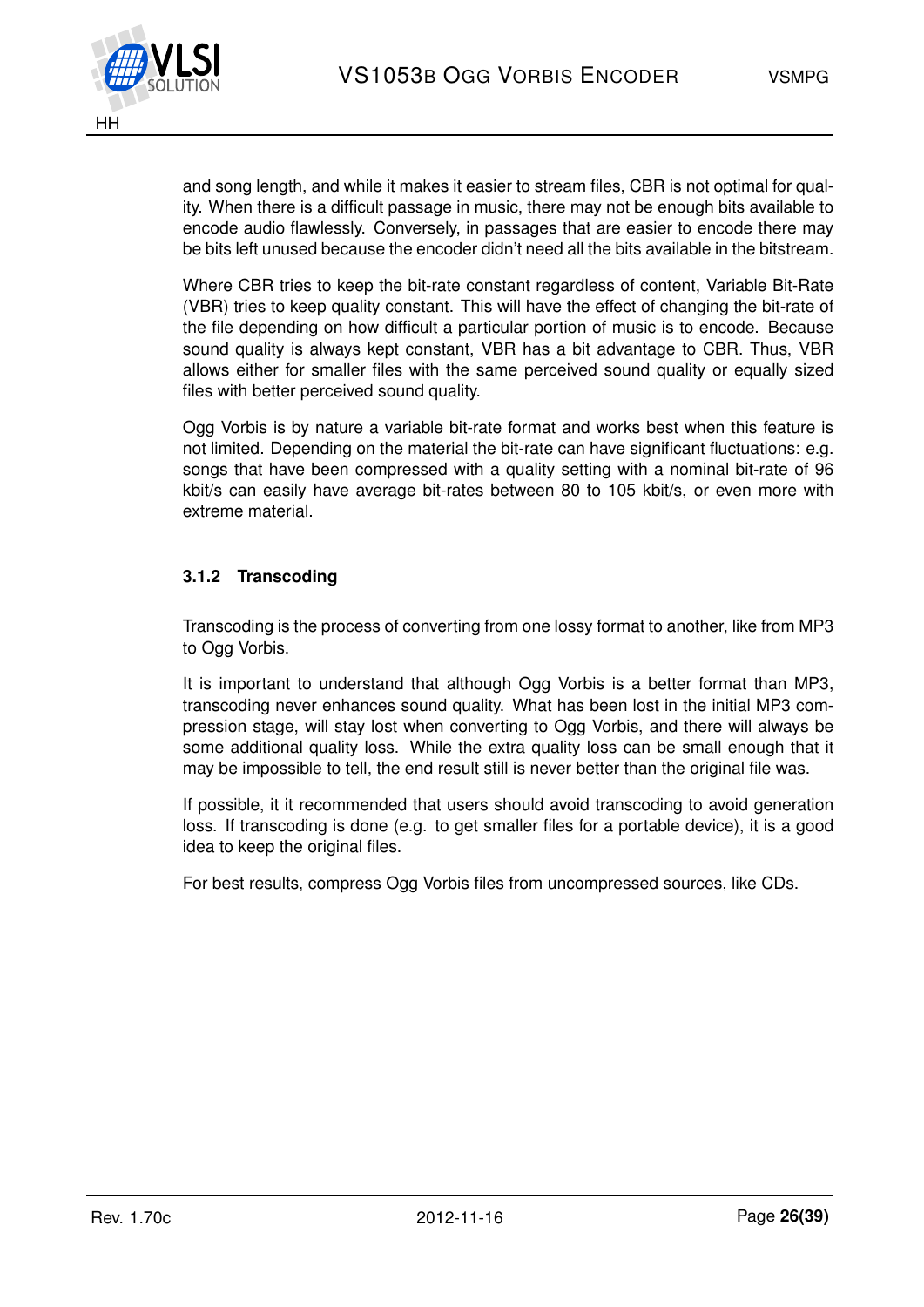

## <span id="page-26-0"></span>**3.2 Compressing into Ogg Vorbis with a PC**

The whole process of getting Ogg Vorbis files looks roughly like this:

- Preparation: Decode an MP3 / WMA / AAC etc file or preferably rip a CD to WAV format and make sure that you have "oggenc" (Chapter [3.2.1\)](#page-26-1).
- Compression to Ogg Vorbis (Chapters [3.2.2](#page-26-2) and [3.2.3\)](#page-28-0).
- Optional post-processing with VorbisGain (Chapter [3.3\)](#page-29-0).

#### <span id="page-26-1"></span>**3.2.1 Preparation**

If you intend to transcode (=recompress) MP3 files, you first have to convert them to 16 bit RIFF WAV format (usually known for a ".wav" file name extension). However, before you do that, please have a look at Chapter [3.1.2](#page-25-0) for details on transcoding.

If you encode CDs, you have to make sure they are read initially into WAV format. It is recommended to use CD sources for compression if possible.

When you have audio in WAV format, you can use *oggenc* to compress files, either in stereo or mono.

Before continuing to the next stage, make sure you have the free Ogg Vorbis encoder "oggenc", minimum version 1.0.2 (2005).

#### <span id="page-26-2"></span>**3.2.2 Compressing CD-Quality Music**

If we assume the input file is called file.wav and the output is to be called file.ogg, the following parameters may be used.

It is assumed that the input audio is sampled at the CD 44.1 kHz sample rate. While these commands will also work for other samplerates, quality and file sizes may differ.

For each quality setting, the table shows the command needed to convert the file, a typical bit-rate for that quality, how many hours of music could be stored to a 1 gibibyte memory card, and a short description of the mode. For comparison purposes, also an uncompressed CD bitstream is shown in the table.

| <b>CD music compression</b> |        |                              |                                                |  |  |  |
|-----------------------------|--------|------------------------------|------------------------------------------------|--|--|--|
| Command                     | Typ.   | <b>Description</b><br>Hours/ |                                                |  |  |  |
|                             | kbit/s | 1 GiB                        |                                                |  |  |  |
| oggenc -q -1 file.wav       | 45     | 53                           | Smallest files size, better than 96 kbit/s MP3 |  |  |  |
| oggenc -q 0 file.wav        | 64     | 37                           | Ok quality, equals 112 kbit/s MP3              |  |  |  |
| oggenc -q 2 file.wav        | 96     | 25                           | Better than most 128 kbit/s MP3 files          |  |  |  |
| oggenc -q 4 file.wav        | 128    | 19                           | Often CD transparent                           |  |  |  |
| oggenc -q 6 file.wav        | 192    | 12                           | CD quality almost always                       |  |  |  |
| <b>CD</b>                   | 1411   | 1.7                          | Uncompressed CD                                |  |  |  |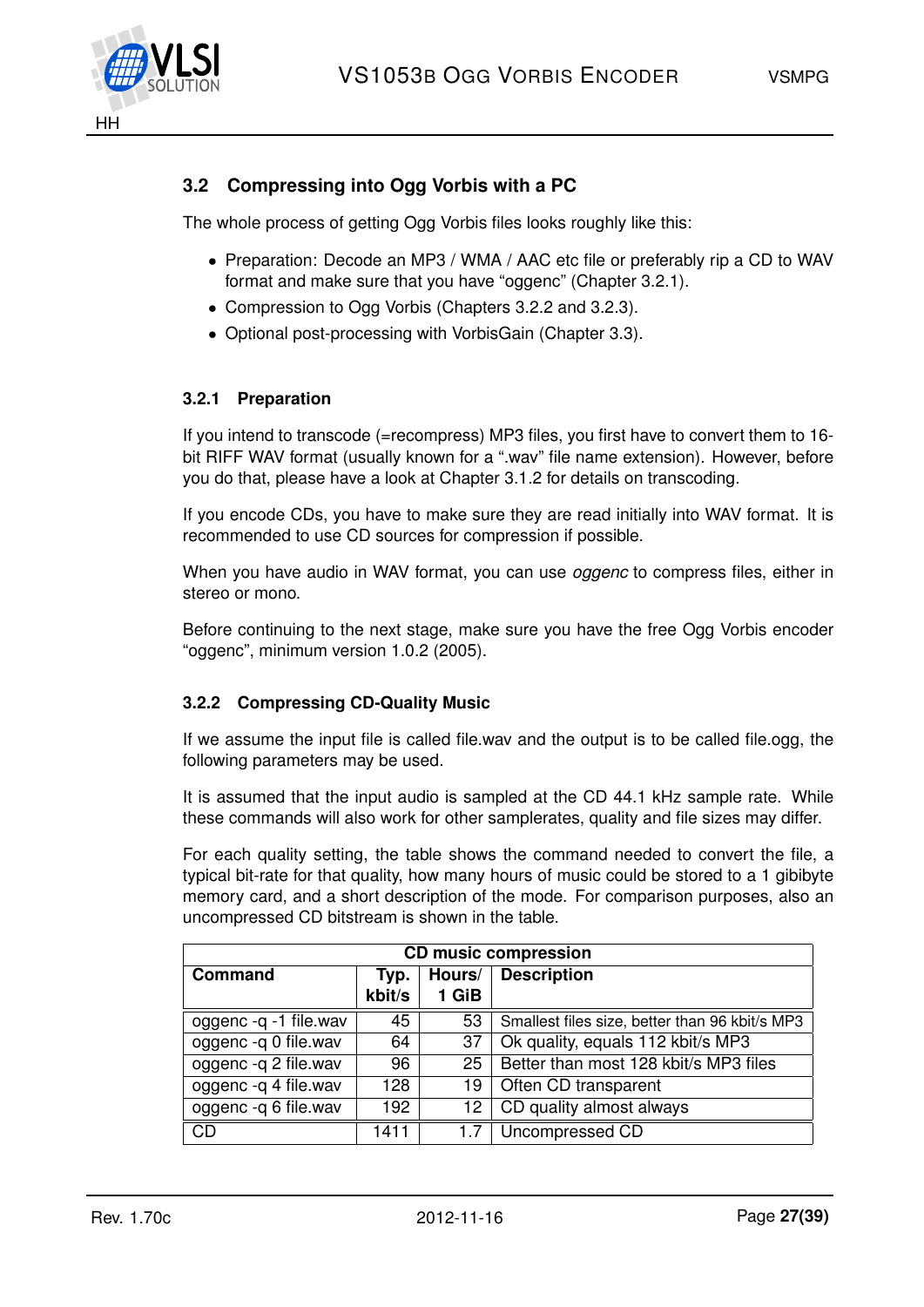

Graphical front-ends usually contain one or several CBR bit-rate slider(s) and a quality slider that usually goes from -1 to 10. CBR sliders should be deactivated, and the quality slider should be set to the "-q" value presented in the table.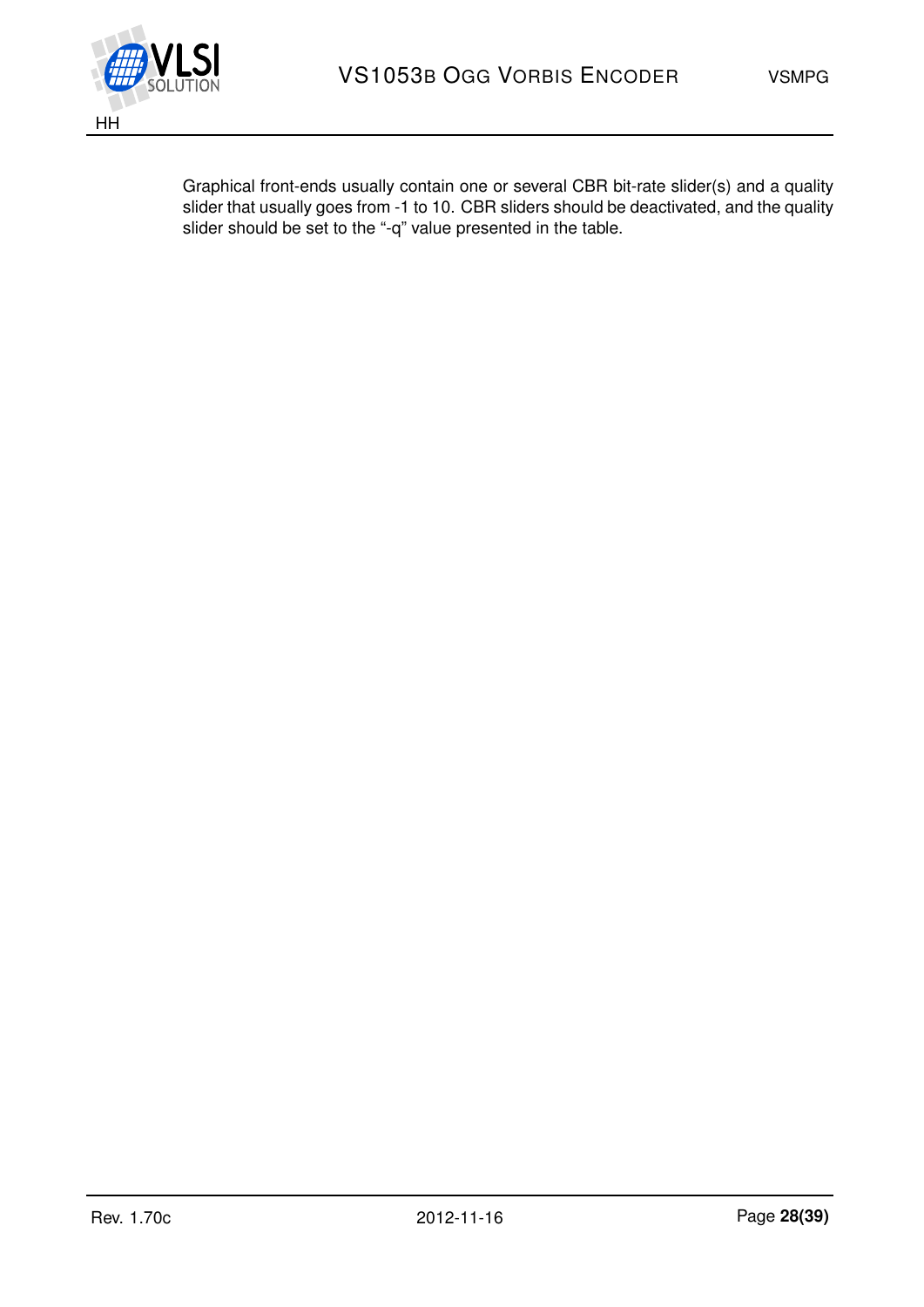

## <span id="page-28-0"></span>**3.2.3 Compressing Speech**

Speech requires different coding parameters than music. First, speech can usually be coded in mono, so all the following examples convert audio to mono. Also, to get smaller files, speech bandwidth can usually be suppressed without adversely affecting intelligibility.

The following table shows the command needed to convert a speech file called file.wav, a typical bit-rate for that quality, how many hours of music could be stored to a 1 gibibyte memory card, and a short description of the mode.

| <b>Speech compression</b>                         |        |             |                                   |  |
|---------------------------------------------------|--------|-------------|-----------------------------------|--|
| Command                                           |        | Typ. Hours/ | <b>Description</b>                |  |
|                                                   | kbit/s | 1 GiB       |                                   |  |
| oggenc - downmix - resample 4000 - q -1 file.wav  | 6      | 400         | Very low bandwidth                |  |
| oggenc - downmix - resample 6000 - q -1 file.wav  | 8      | 300         | Near mobile phone quality         |  |
| oggenc - downmix - resample 8000 - q - 1 file.wav | 9      | 265         | Slightly better than mobile phone |  |
| oggenc - downmix - resample 8000 - q 0 file.wav   | 13     | 184         | Clean 3 kHz bandwidth sound       |  |
| oggenc - downmix - resample 11025 -q -1 file.wav  | 14     | 170         | Toy application quality           |  |
| oggenc - downmix - resample 11025 - q 0 file.wav  | 17     | 140         | Cleaner toy application           |  |
| oggenc - downmix - resample 11025 - q 1 file.wav  | 20     | 119         | Clean sound, 5 kHz bandwidth      |  |
| oggenc - downmix - resample 16000 - q 1 file.wav  | 24     | 99          | Wideband (7 kHz) sound            |  |
| oggenc - downmix - resample 22050 - q 1 file.wav  | 30     | 80          | 10 kHz bandwidth                  |  |
| oggenc - downmix - resample 44100 - q 0 file.wav  | 36     | 66          | Full bandwidth (15+ kHz)          |  |
| oggenc - downmix - resample 44100 - q 1 file.wav  | 42     | 57          | Cleaner sound                     |  |
| oggenc - downmix - resample 44100 - q 2 file.wav  | 48     | 50          | Close to transparent              |  |
| oggenc - downmix - resample 44100 - q 5 file.wav  | 80     | 30          | CD quality (but mono)             |  |

The "-downmix" option converts sound to mono and the "-q" control works as in Chap-ter [3.2.2.](#page-26-2) Unfortunately, many graphical front-ends are missing the "-resample" option, which is a very powerful parameter for speech compression. If your program misses this slider, you either have to fill the missing values in a command option window or compress your files from oggenc's command line mode.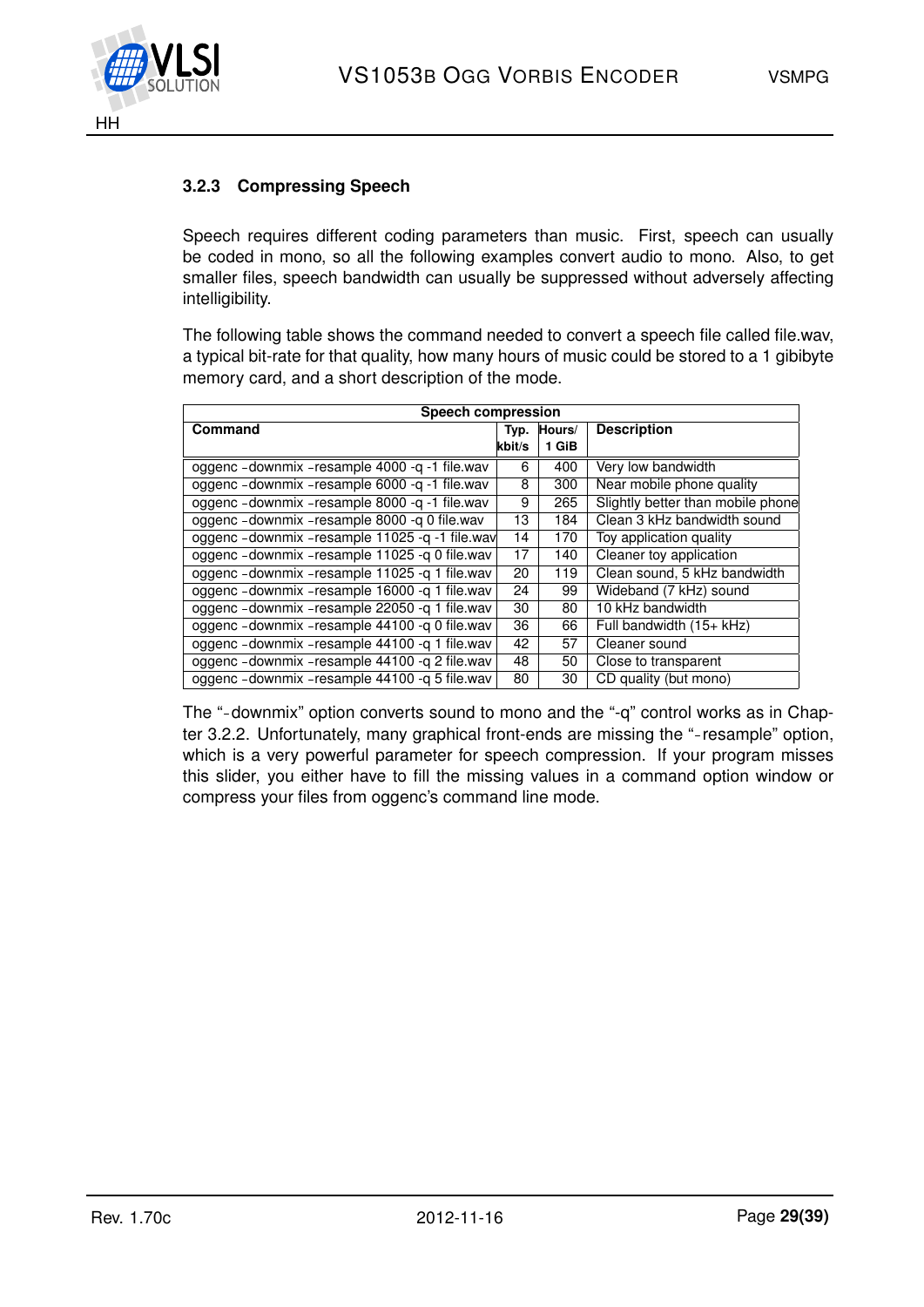

## <span id="page-29-0"></span>**3.3 Post-Processing with VorbisGain**

Although the original CD standard defines a reference loudness that should be used for CD recording, current CDs no longer follow that standard. Because of this unequal loudness of CDs, songs compressed from CDs may have wildly differing subjective loudness, a phenomenon that is known to most users of portable digital audio players.

VorbisGain is a program that uses a psycho-acoustical model to determine an actual, perceived loudness of an audio track or album, and tags this information to the headers of an Ogg Vorbis file. This makes it possible for a VorbisGain aware decoder to adjust its output volume accordingly, and thus equalize loudness differences of songs without a need to recompress them.

Using VorbisGain on all Vorbis songs will enhance the user's listening experience because there is no need to turn volume up and down between songs. Many Ogg Vorbis playback programs and plug-ins for PC's as well as all VLSI Solution's Ogg Vorbis decoder chips are compatible with VorbisGain.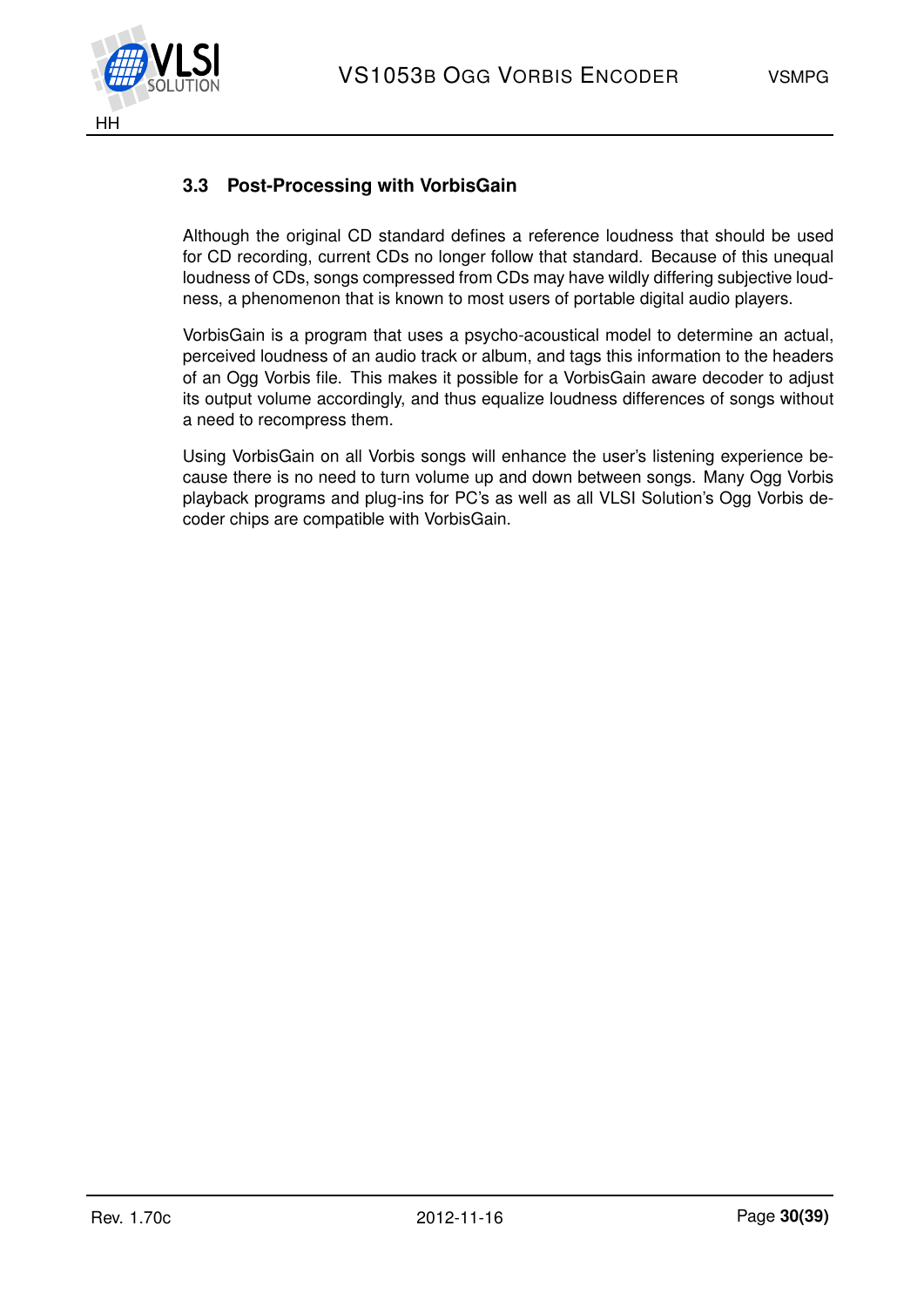



## <span id="page-30-0"></span>**4 How to Load a Plugin**

### <span id="page-30-1"></span>**4.1 How to Load a .PLG File**

A plugin file (.plg) contains a data file that contains one unsigned 16-bit vector called plugin. The file is in an interleaved and RLE compressed format. An example of a plugin vector is:

```
const unsigned short plugin[10] = { /* Compressed plugin */0x0007, 0x0001, 0x8260,
  0x0006, 0x0002, 0x1234, 0x5678,
  0x0006, 0x8004, 0xabcd,
};
```
The vector is decoded as follows:

- 1. Read register address number addr and repeat number n.
- 2. If n & 0x8000U, write the next word n times to register addr.
- 3. Else write next n words to register addr.
- 4. Continue until table has been exhausted.

The example vector first tells to write 0x8260 to register 7. Then write 2 words, 0x1234 and 0x5678, to register 6. Finally, write 0xabcd 4 times to register 6.

Assuming the vector is in vector plugin[], a full decoder in C language is provided below:

void WriteVS10xxRegister(unsigned short addr, unsigned short value);

```
void LoadUserCode(void) {
 int i = 0;
 while (i<sizeof(plugin)/sizeof(plugin[0])) {
   unsigned short addr, n, val;
   addr = plugin[i++];n = plugin[i++];
   if (n & 0x8000U) { /* RLE run, replicate n samples */
     n &= 0x7FFF;
     val = plugin[i++];while (n-) {
       WriteVS10xxRegister(addr, val);
     }
   } else { /* Copy run, copy n samples */
     while (n--) {
       val = plugin[i++];WriteVS10xxRegister(addr, val);
     }
   }
 }
}
```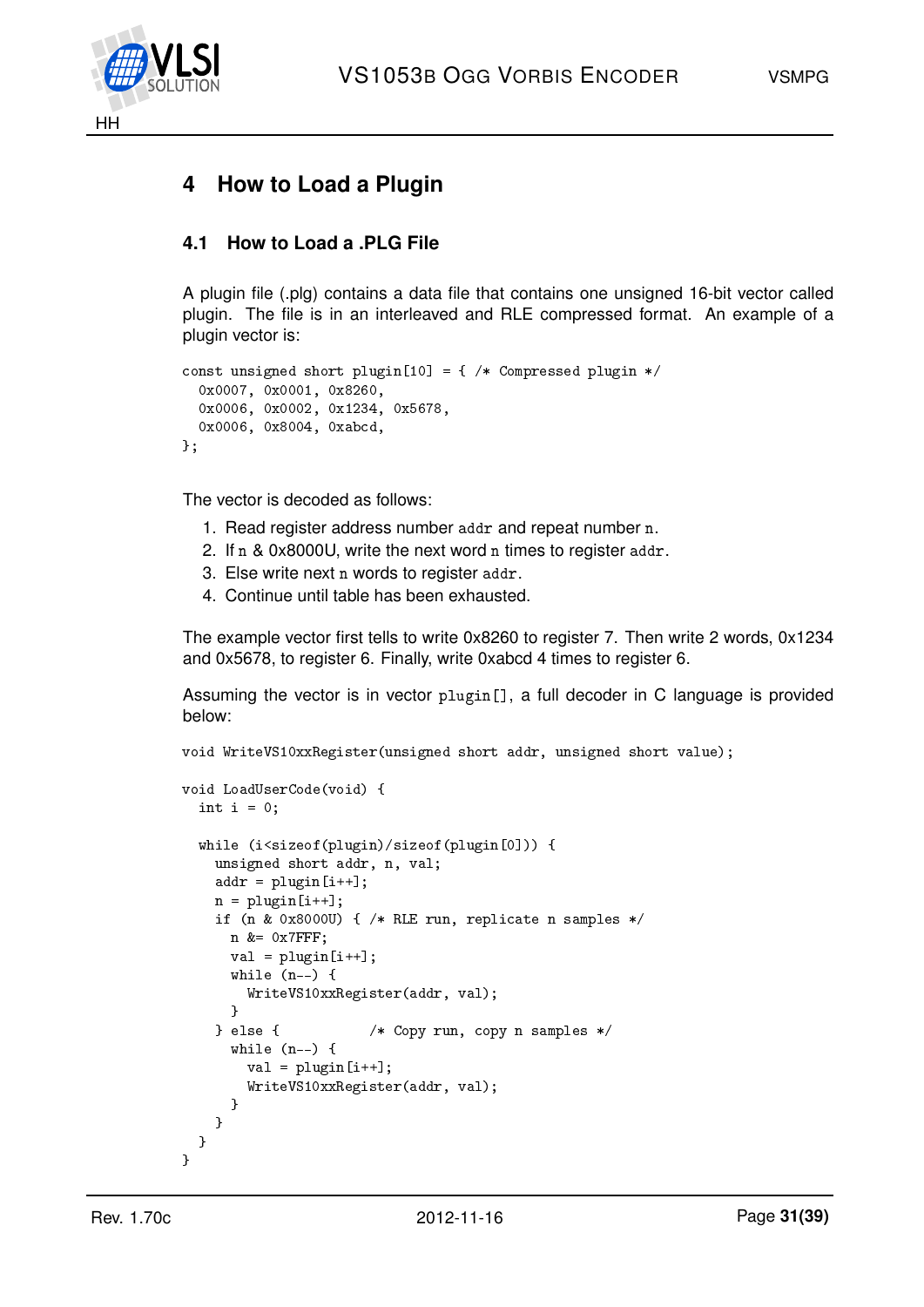

## <span id="page-31-0"></span>**4.2 How to Load an .IMG File**

The VS1053 image format is a bootable / loadable binary format with a three-byte header, followed by one or more boot records. The default image file suffix is ".IMG".

The 3-byte header is shown below:

| VS1053 Boot Header, begins the file |              |                          |  |  |
|-------------------------------------|--------------|--------------------------|--|--|
| <b>Name</b>                         | <b>Bytes</b> | <b>Description</b>       |  |  |
| <b>HEADER</b>                       | ◠            | "P&H" (0x50, 0x26, 0x48) |  |  |

A boot record is shown below:

| VS1053 Boot Record, from 1 to n, last is always TYPE = Execute |               |                                                  |  |
|----------------------------------------------------------------|---------------|--------------------------------------------------|--|
| <b>Name</b>                                                    | <b>Bytes</b>  | <b>Description</b>                               |  |
| <b>TYPE</b>                                                    |               | $0 =$ Instruction memory                         |  |
|                                                                |               | $1 = X$ data memory                              |  |
|                                                                |               | $2 = Y$ data memory                              |  |
|                                                                |               | $3 =$ Execute                                    |  |
| L <sub>1</sub> L <sub>0</sub>                                  | $\mathcal{P}$ | $LEN = 256 \times L1 + L0$                       |  |
| A <sub>1</sub> A <sub>0</sub>                                  | 2             | $ADDR = 256 \times A1 + A0$                      |  |
| D1 D0                                                          | I FN          | DATA = $256 \times D1 + D0$ , repeat LEN/2 times |  |

The last boot record is always with  $\text{TYPE} = \text{Execute}$ . When an execute record is found, ADDR is the start address of the application.

The VS1053 boot sequence will skip any unknown records.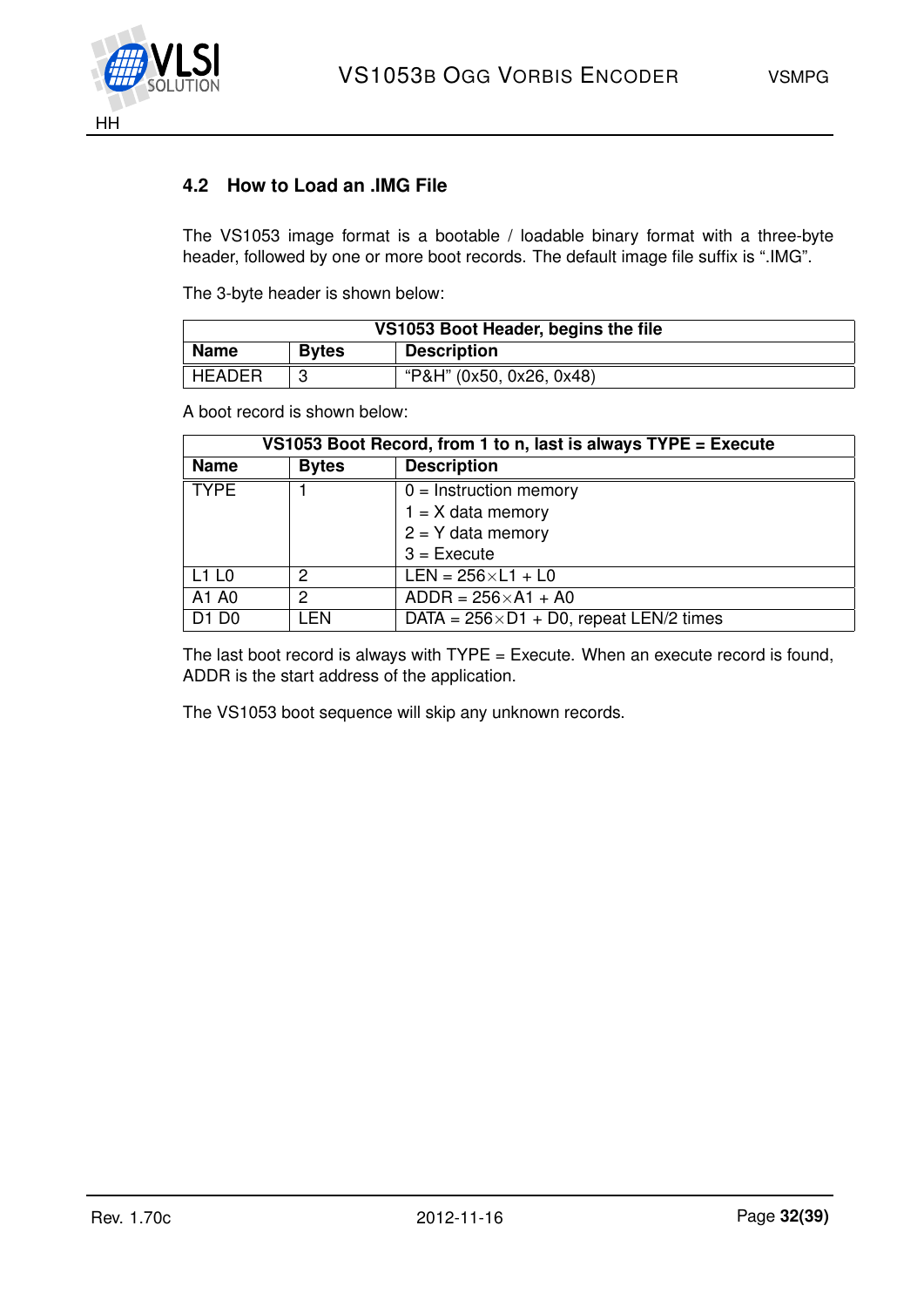

#### <span id="page-32-0"></span>**4.2.1 Example Microcontroller .IMG File Decoder**

```
/* This support function that writes one word through SCI is needed. */
void WriteVS10xxRegister(unsigned short addr, unsigned short value);
```

```
#define TYPE_I 0
#define TYPE X 1
#define TYPE_Y 2
#define TYPE E 3
/* Returns either 0xFFFF for error or image file start address.
  For compactness does NOT check if fgetc() fails! */
auto u_int16 SpiLoadImageInto1053(FILE *fp) {
  s_int16 type;
  if (fgetc(fp) != 'P' || fgetc(fp) != '&' || fgetc(fp) != 'H')
   return 0xFFFF;
 while ((type = fgetc(fp)) >= 0 && type < 4) {
    static const u_int16 offsets[3] = {0x80000, 0x00, 0x40000};
   u_int16 len, addr;
    /* Get length and address of the record */
    len = fgetc(fp) << 8; len | = fgetc(fp);
    addr = fgetc(fp) \ll 8; addr | = fgetc(fp);
   /* If execute record: return with start address */
   if (type == TYPE_E)
     return addr;
    /* Map address to WRAMADDR register space */
    if (type != TYPE_Y || addr < 0xE000)
      addr += offsets[type];
    /* Set write address */
   Write1053Sci(SCIR_WRAMADDR, addr + offsets[type]);
    /* Convert len from bytes to words, then write data */
   len >>= 1;
   while (len--) {
     u_int16 data = (u_1int16)fgetc(fp) << 8;
     data = fgetc(fp);Write1053Sci(SCIR_WRAM, data);
   };
  } /* while (type >= 0 && type < 4) */
 return 0xFFFF; /* Pass-through indicates error condition */
}
```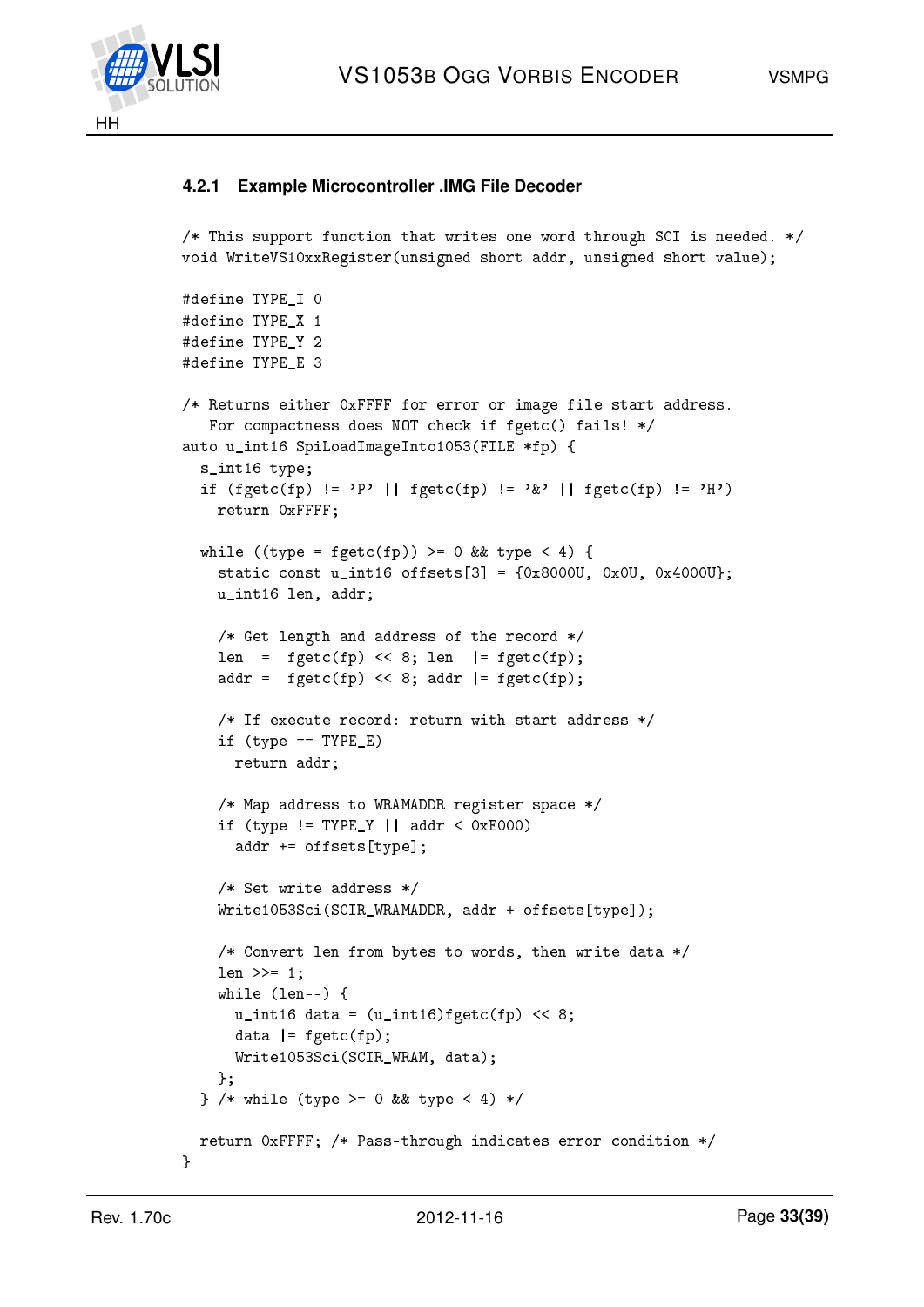

## <span id="page-33-0"></span>**5 Building a Streaming System**

This chapter presents how to build a streaming system over the Internet, RF link or other media.



<span id="page-33-1"></span>Figure 5: Streaming system using VS1053b.

Figure [5](#page-33-1) presents an example system that uses a VS1053b for both encoding and decoding Ogg Vorbis audio.

First the audio data is fed to the VS1053b from a microphone or line input. It is encoded into Ogg Vorbis, which is sent by the Server's Main CPU over the transfer medium. To make sure Ogg Vorbis packets don't become too long, the Main CPU has set bits 7:4 in SCI AICTRL3 to a sensible value prior to beginning encoding (Chapter [2.3.1\)](#page-7-1).

The Main CPU on the Client end receives data and stores it into a RAM ring buffer (from e.g. 8 to 512 KiB depending on the application). It also transmits data to the VS1053b from the other end of the ring buffer. If the ring buffer becomes too full, the Main CPU must carefully increase VS1053b's playback samplerate as explained in Chapter [5.3,](#page-35-0) *Playback Speed Adjustment*. Similarly, if the buffer is too empty, playback samplerate is slightly decreased. If the changes are done slowly enough and with small enough steps, the listener can't notice them.

Note that VS1053b may encode at a slightly different speed from what is the nominal samplerate as explained in Chapter [2.6.](#page-23-0) Also, clock skew and other factors may affect the real speeds of the Server and Client(s). Thus, playback speed adjustment is a must in any streaming system. You may use a sample counter, presented in Chapter [5.1,](#page-34-0) to help control the end-to-end delay.

Note that Ogg Vorbis files are not designed to be resilient to bit errors. If you have a transmission channel that may lead to bit error (e.g. RF link), you should check for them in your transmission path and remove the packets that are broken. This will lead to unsynchronized audio until your playback speed adjustment corrects for that.

For further information, see Chapter [5.4,](#page-36-0) *Streaming Example*.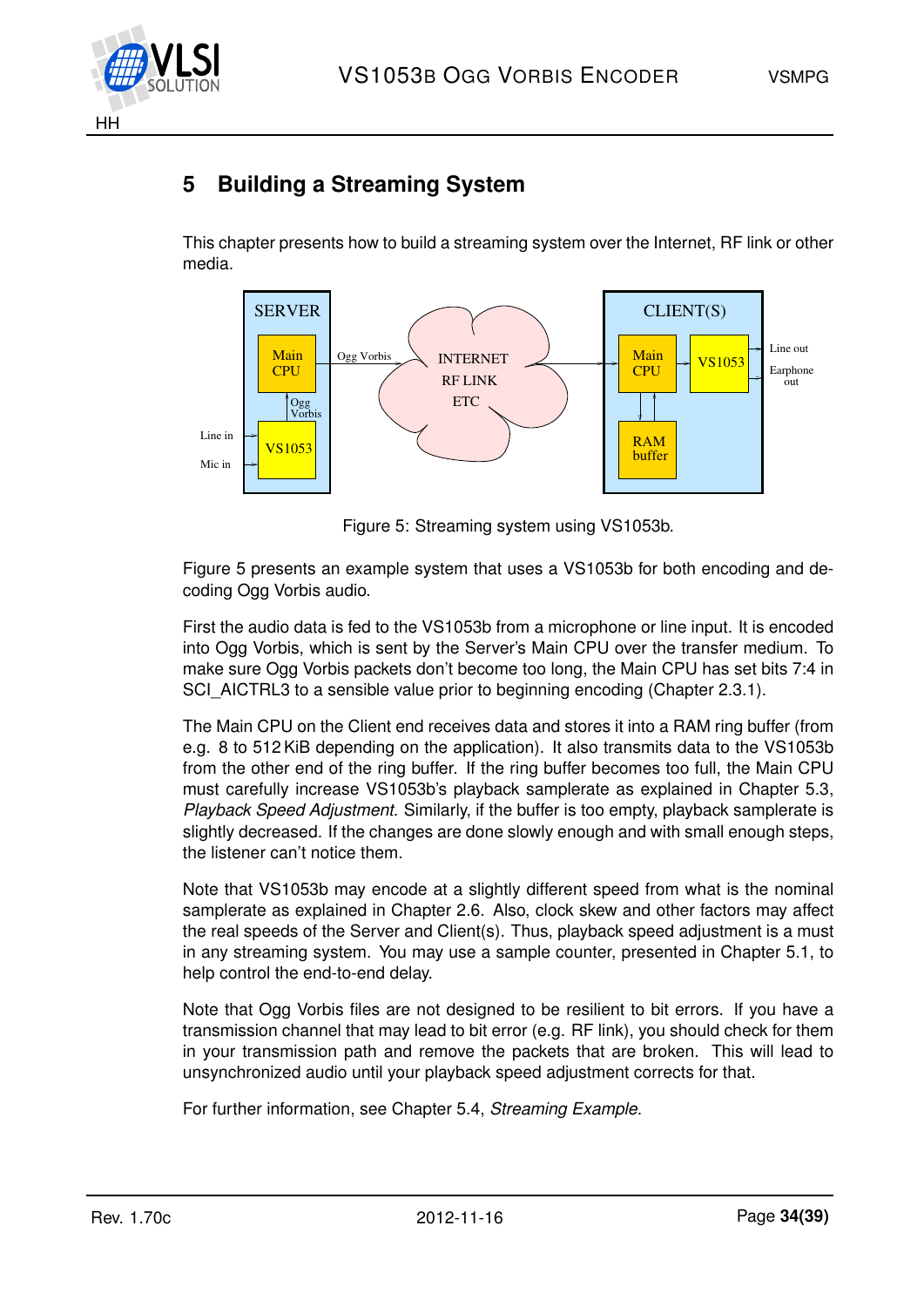

## <span id="page-34-0"></span>**5.1 Sample Counter**

An 32-bit sample counter, added for v1.3, is designed to help streaming Ogg Vorbis files. It tells the absolute sample number that is currently recorded through the ADC when an Ogg Vorbis file is being recorded. The sample counter is located at the beginning of the X memory user area, at address 0x1800, and it can be read through SCI.

The VS1053b Patches package has a similar counter. This makes it possible to maintain synchronization between the encoder and the decoder within an accuracy of a few samples if the data link has a constant delay and the sample counter data is transmitted from the sender to the receiver (e.g. RF link).

Note: The sample counter is not valid for the first few milliseconds of encoding.

As the sample counter is 32 bits and the SCI interface is 16 bits, the most significant bits of the counter may change while it is being read. To prevent incorrect values, read the sample counter using the following, self-correcting code:

```
unsigned short ReadVS10xxRegister(unsigned short addr);
void WriteVS10xxRegister(unsigned short addr, unsigned short value);
unsigned long Read32BitsFromSCI(unsigned short memAddr) {
 unsigned short msbV1, lsb, msbV2;
 WriteVS10xxRegister(port, SCI_WRAMADDR, addr+1);
 msbV1 = (u int16)ReadV510xxRegister(port, SCIWRAM);WriteVS10xxRegister(port, SCI_WRAMADDR, addr);
  lsb = (u_int32)ReadVS10xxRegister(port, SCI_WRAM);
 msbV2 = (u_int16)ReadVS10xxRegister(port, SCI_WRAM);
  if (lsb < 0x8000U) {
   msbV1 = msbV2;}
 return ((u_{{\text{int32}}})msbV1 << 16) | lsb;
}
```
The code is used like this: unsigned long sampleCount = Read32BitsFromSCI(0x1800);

The VS1053b Patches package, which contains the other half of the Ogg Vorbis sample counter as well as some Ogg Vorbis decoding quality patches, is available at http://www.vlsi.fi/en/support/software/vs10xxpatches.html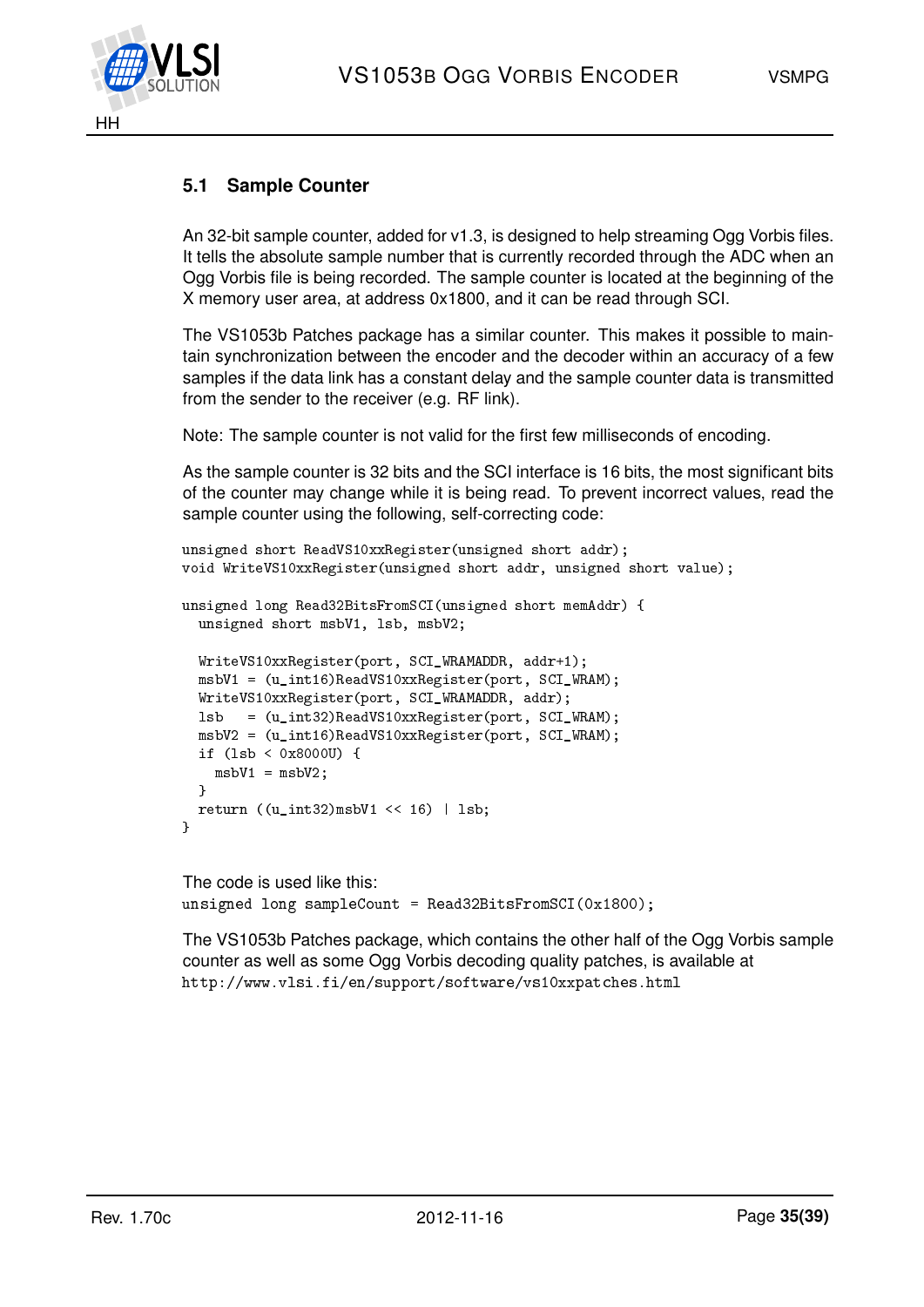

## <span id="page-35-1"></span>**5.2 End-to-End Delay of a Streaming System**

For a rough end-to-end delay estimate of a streaming Ogg Vorbis system, the following formula can be used:

$$
d = \frac{4096 \times n_f \times b + 4000}{f_s}
$$

where

- $\bullet$  d is the result in seconds.
- $n_f$  is bits 7:4 of SCI AICTRL3, see Chapter [2.3.1.](#page-7-1) For this formula to work, you must set the bits to a non-zero value.
- $\bullet$   $b = 1$  if you do byte-aligned read operations as instructed in Chapter [2.3.3.](#page-9-0) Otherwise  $b = 2$ .
- $f_s$  is the samplerate.

Example: A 16 kHz voice profile is used. SCI\_AICTRL3(7:4) is set to 1 for minumum delay. However, byte-aligned reads are not done. The system delay is:

 $d = \frac{4096 \times 1 \times 2 + 4000}{16000} = 0.76$  S

Naturally, you still have to add your transmission link delay to this value.

### <span id="page-35-0"></span>**5.3 Playback Speed Adjustment**

VS1053b's playback samplerate may be adjusted with the recommended *VS1053b Patches w/ FLAC Decoder* package, downloadable from *http://www.vlsi.fi/en/support/software/vs10xxpatches.html* .

The patch lets the user to adjust samplerate with approximately 2 PPM increments. For details, read the documentation for the VS1053b Patches package, particularly Chapter *Sample Rate Finetuning*.

Example:

you are encoding Ogg Vorbis data using XTALI=12.288 MHz at a nominal sample rate of 44100 Hz. However, you have learned from Chapter [2.6,](#page-23-0) *Samplerate Considerations*, the actual samplerate to be approximately 43885.7 Hz. How much do you need to adjust the samplerate?

 $\left(\frac{43885.7 \, Hz}{44100 \, Hz} - 1\right) \times 512000 = -2488$ 

Thus, write -2488 to the VS1053b Patches package Sample Rate Finetuning adjustment register.

Note: Adjusting the sample rate is a relatively expensive operation and it should not be done more often than once every 10 ms, preferably even less often than that.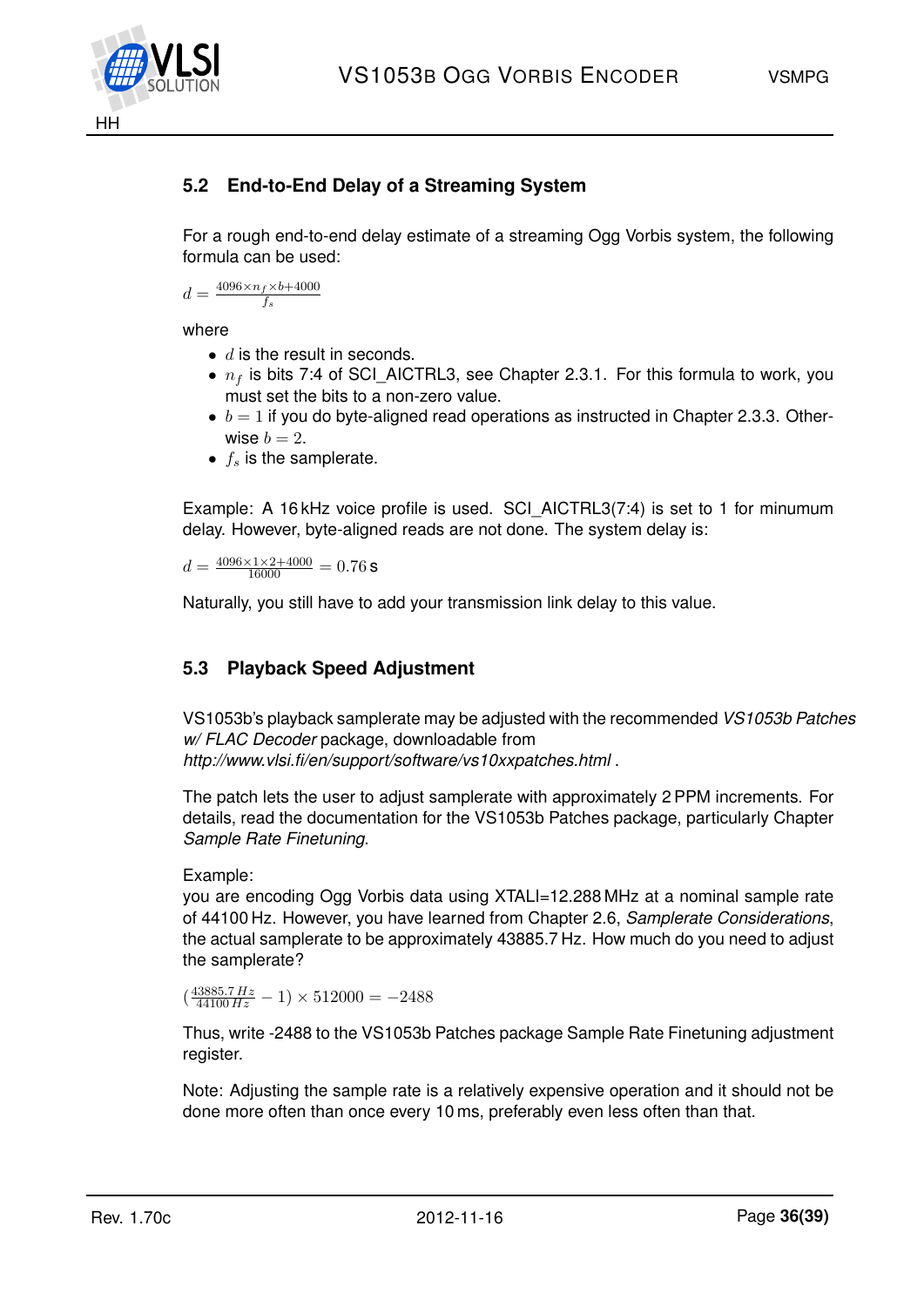

### <span id="page-36-0"></span>**5.4 Streaming Example**

Let's take a streaming system that uses two VS1053b's, both running at 12.288 MHz crystals, and using best possible quality: the 44.1 kHz stereo Music Profile, Quality 5.

This is what you need to do on the encoder side:

- Load and start the VS1053b Ogg Vorbis Encoder.
- If you want to maintain synchronization for an indefinite time, send also the sample counter in your message packats. For how to read the sample counter, see Chapter [5.1,](#page-34-0) *Sample Counter*.

This is what you need to do on the decoder side:

- Load and run the VS1053b Patches package (with or without FLAC decoding) to the decoding VS1053b.
- As seen in Chapter [2.6,](#page-23-0) *Samplerate Considerations*, the encoding VS1053b records at 43885.7 Hz although it reports using 44100 Hz. So, set the playback rate as told in Chapter [5.3,](#page-35-0) *Playback Speed Adjustment*.
- If you want to maintain sync indefinitely, compare the recording sample counter value to the sample counter of the decoder. For how to read the sample counter at the decoder and, refer to the documentation of the VS1053b Patches package, Chapter *Sample Counter*.
- Decide what your target difference between the sample counters are. If, for instance, you are using Internet as your transfer medium, and you have lots of buffering in your microcontroller, the time may be e.g. 10 seconds (441000 samples). On an RF link, the time difference may be e.g. 0.5 seconds (22050 samples).
- By making very small positive and negative adjustments to the playback samplerate, keep the recording and playback sample counter difference as constant as possible.

If you take all these steps, you will have a streaming system that both keeps synchronized for extended periods of time, and will self-adjust back to sync even after such issues as packet loss.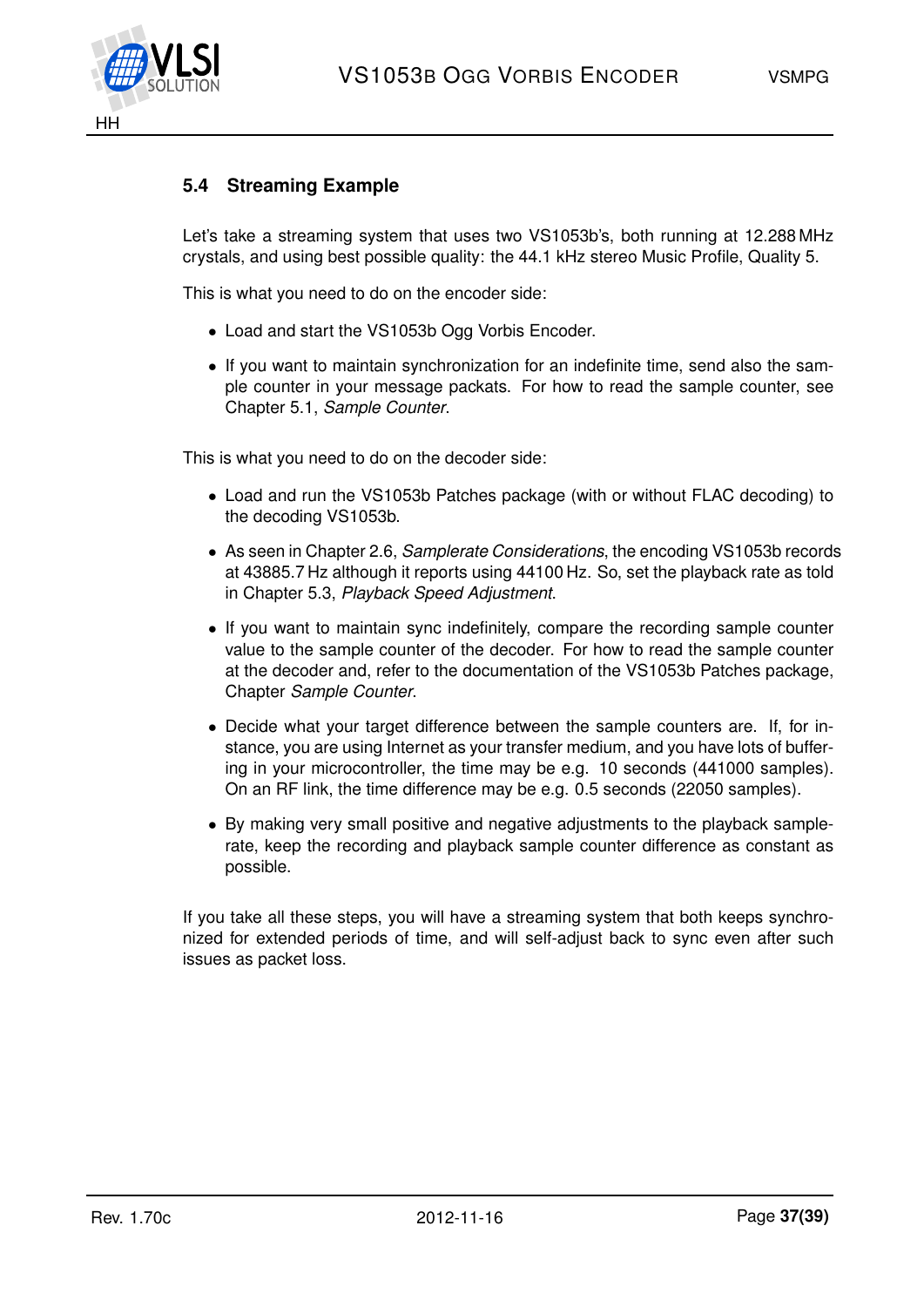

## <span id="page-37-0"></span>**6 Latest Version Changes**

This chapter describes the most important changes to the Vorbis VS1053b Ogg Vorbis Encoder and this document.

## **Version 1.70c, 2012-11-16**

This is a documentation change only. Software is unchanged since v1.70.

- Added a Chapter [5.4,](#page-36-0) *Streaming Example*.
- Corrected values in Chapter [5.3,](#page-35-0) *Playback Speed Adjustment*, to correspond with values required by the VS1053b Patches package.

#### **Version 1.70b, 2011-06-29**

This is a documentation change only. Software is unchanged since v1.70.

- Changed recommendations for how to load and start the code in Chapter [2.3.2.](#page-8-0)
- Provided example for how to run the encoder in file vs1053oggrec.c. The file has also been quoted in Chapter [2.4.5.](#page-16-0)
- Added files in the binary .img image file format in the profiles directory. Documentation for the format also added to Chapter [4.2.](#page-31-0)

### **Version 1.70, 2010-09-09**

This update adds funtionality and enhances documentation.

- Added Vox operation for mono profiles. Other profiles are unchanged except for the bitstream version number. See Chapter [2.5](#page-21-0) for details.
- Presented a rough estimate of end-to-end audio delay in Chapter [5.2.](#page-35-1)